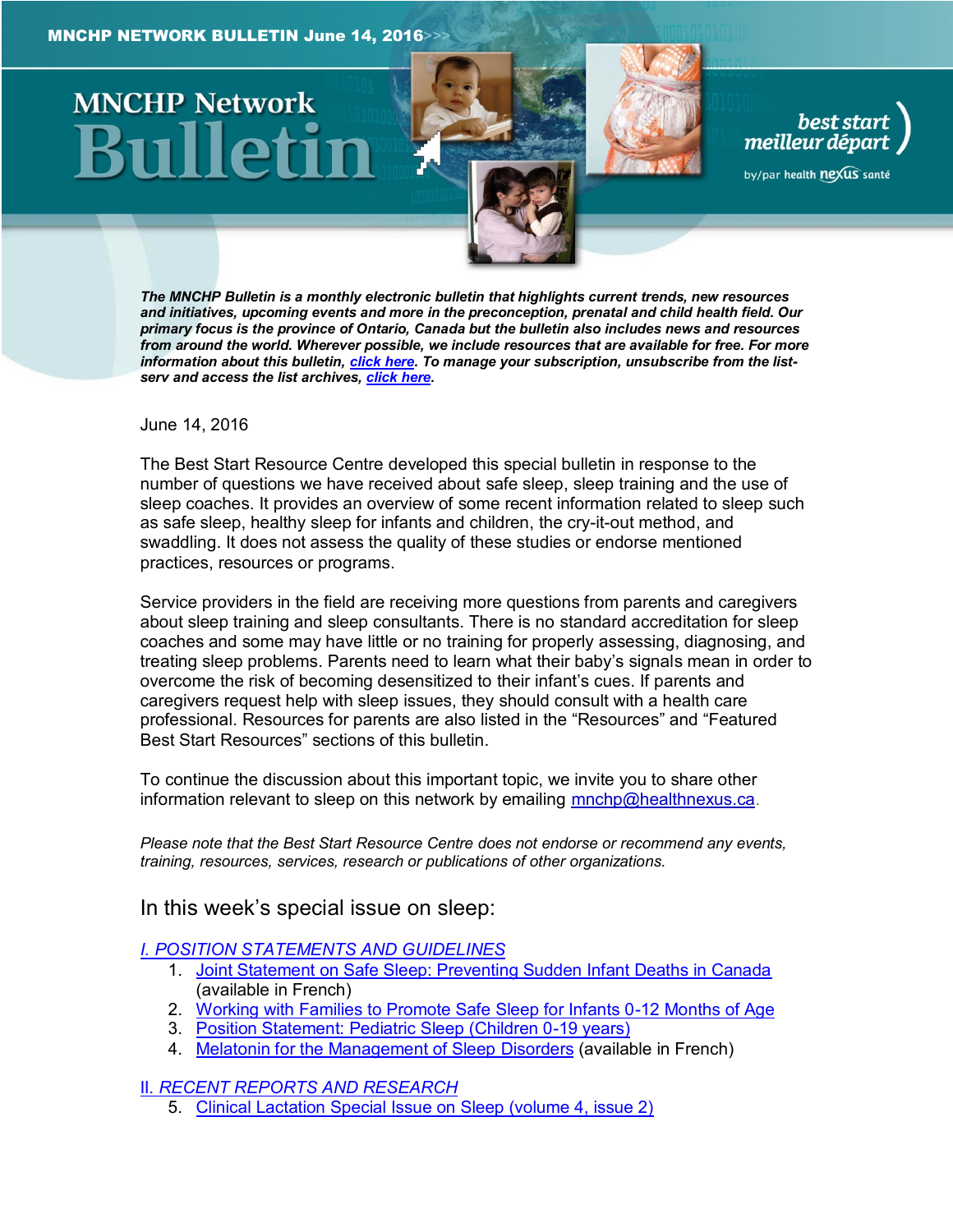- 6. [Sleep Coaches: Characterization of a Burgeoning Pediatric Provider Group from](#page-4-2)  [Internet Advertisements for Services](#page-4-2)
- 7. [Sleep in Pediatric Primary Care: A Review of the Literature](#page-5-0)
- 8. [Behavioural Interventions for Infant Sleep Problems: A Randomized Controlled](#page-5-1)  [Trial](#page-5-1)
- 9. [Do Psychosocial Sleep Interventions Improve Infant Sleep or Maternal Mood in](#page-6-0)  [the Postnatal Period? A Systematic Review and Meta-analysis of Randomised](#page-6-0)  [Controlled Trials](#page-6-0)
- 10. [Behavioral Sleep Interventions in the First Six Months of Life Do not Improve](#page-7-0)  [Outcomes for Mothers or Infants: A Systematic Review](#page-7-0)
- 11. [Translating Research-Based Knowledge about Infant Sleep Into Practice](#page-7-0)
- 12. [Pacifier Use Does Not Alter Sleep and Spontaneous Arousal Patterns in Health](#page-9-0)  [Term-Born Infants](#page-9-0)
- 13. [Swaddling and the Risk of Sudden Infant Death Syndrome: A meta-analysis](#page-10-0)
- 14. [Early Inuit Child Health in Canada: Report 1](#page-11-0)  Sleep Practices among Inuit [Infants and the Prevention of SIDS](#page-11-0)
- 15. [Temporal trends in sudden infant death syndrome in Canada from 1991 to 2005:](#page-12-0)  [contribution of changes in cause of death assignment practices and in maternal](#page-12-0)  [and infant characteristics](#page-12-0)

*[III. CURENT INITIATIVES](#page-13-0)* 

- 16. [Better Nights, Better Days: An Online Program Developed by a Team of Sleep](#page-13-1)  [Experts across Canada](#page-13-1)
- IV*. [RESOURCES](#page-14-0)*
	- 17. [Canadian Paediatric Society: Healthy Sleep](#page-14-1) (available in French)
	- 18. [Public Health Agency of Canada: Safe Sleep](#page-14-2) (available in French)
	- 19. [Baby's Breath](#page-14-3)
	- 20. [Is your Child Safe? Seep Time](#page-15-0) (available in French)
	- 21. [Sleeping Behaviour, Good Sleep for Good Growth](#page-15-1) (available in French)
	- 22. [Honouring our Babies Safe Sleep Cards and Guide](#page-15-2)

#### V*[. FEATURED BEST START RESOURCES](#page-16-0)*

- 23. [Sleep Well, Sleep Safe: A booklet for parents of infants from 0-12 months and for](#page-16-1)  [all who care for infants](#page-16-1) (available in French)
- 24. [Healthy and Safe Sleep Tips for Infants 0-12 Months -](#page-16-2) Did You Know? (available in French)
- 25. [Prenatal Education: Key Messages for Ontario](#page-17-1) (available in French)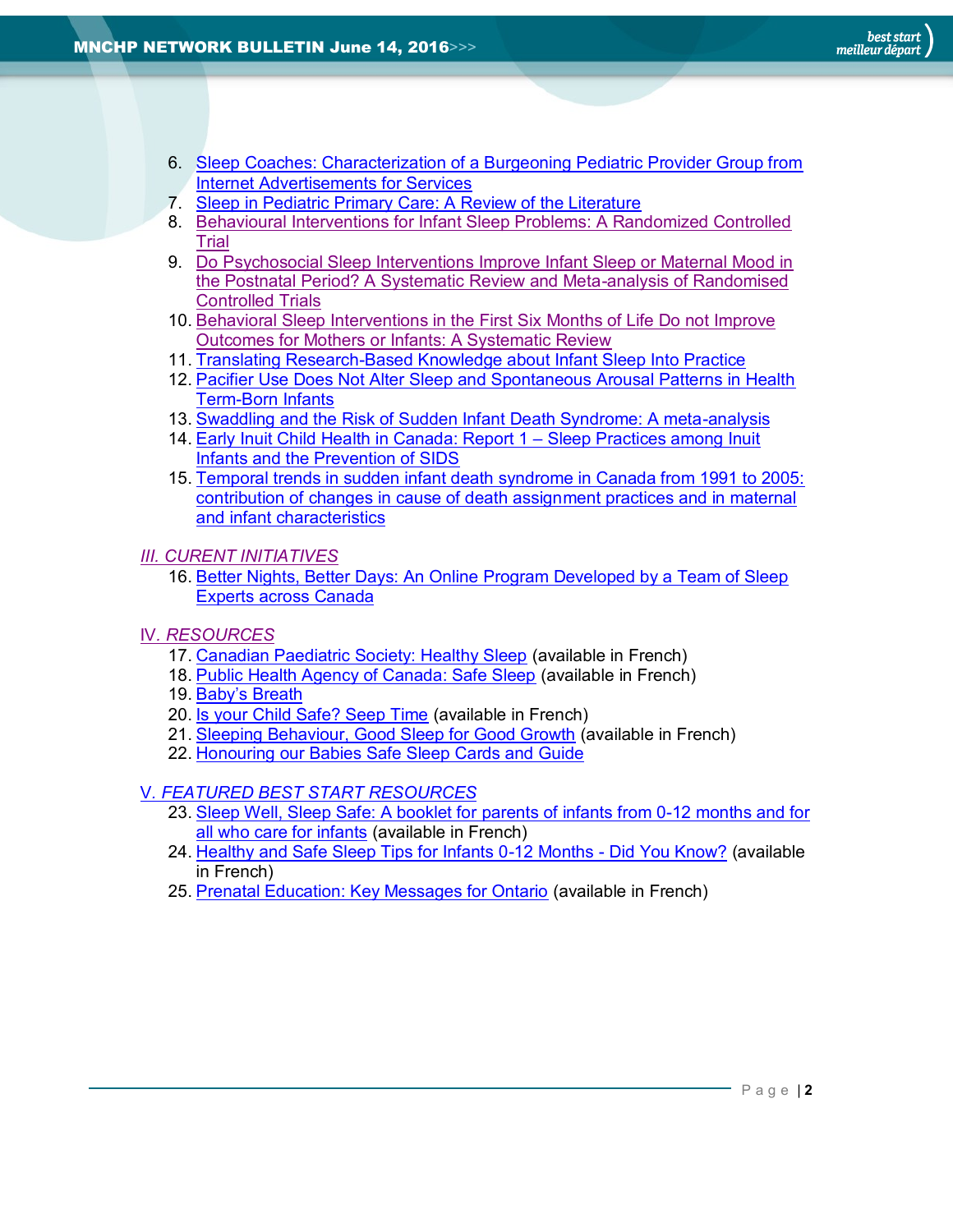## <span id="page-2-0"></span>I. POSITION STATEMENTS AND GUIDELINES

<span id="page-2-1"></span>**1. Joint Statement on Safe Sleep: Preventing Sudden Infant Deaths in Canada** *Public Health Agency of Canada et al., 2011* (available in French)

The *Joint Statement on Safe Sleep: Preventing Sudden Infant Deaths in Canada* (2011) was developed in collaboration with North American experts in the field of sudden infant deaths, the Canadian Paediatric Society, the Canadian Foundation for the Study of Infant Deaths, the Canadian Institute of Child Health, Health Canada and the Public Health Agency of Canada. Input was also provided from provincial/territorial, national, and regional public health stakeholders from across the country. EN: [www.phac-aspc.gc.ca/hp-ps/dca-dea/stages-etapes/childhood-enfance\\_0-](http://www.phac-aspc.gc.ca/hp-ps/dca-dea/stages-etapes/childhood-enfance_0-2/sids/jsss-ecss-eng.php) [2/sids/jsss-ecss-eng.php](http://www.phac-aspc.gc.ca/hp-ps/dca-dea/stages-etapes/childhood-enfance_0-2/sids/jsss-ecss-eng.php) FR: [www.phac-aspc.gc.ca/hp-ps/dca-dea/stages-etapes/childhood-enfance\\_0-](http://www.phac-aspc.gc.ca/hp-ps/dca-dea/stages-etapes/childhood-enfance_0-2/sids/jsss-ecss-fra.php) [2/sids/jsss-ecss-fra.php](http://www.phac-aspc.gc.ca/hp-ps/dca-dea/stages-etapes/childhood-enfance_0-2/sids/jsss-ecss-fra.php)

#### [\[Return to top\]](#page-0-0)

<span id="page-2-2"></span>**2. Working with Families to Promote Safe Sleep for Infants 0-12 Months of Age** *Registered Nurses' Association of Ontario, 2014*

#### [SUMMARY]

This guideline was developed to address the question of how health-care providers can partner with families to promote safe sleep for infants 0-12 months of age to reduce known risk factors for injury and death. It provides evidence-based recommendations for nurses and the interprofessional team who provide care, in all health-care settings, to parents/caregivers and families of infants. This guideline is intended to be applicable to all nursing domains, including clinical, administration, and education. [rnao.ca/sites/rnao-ca/files/PromoteSafeSleepForInfant.pdf](http://rnao.ca/sites/rnao-ca/files/PromoteSafeSleepForInfant.pdf)

#### [\[Return to top\]](#page-0-0)

<span id="page-2-3"></span>**3. Position Statement: Pediatric Sleep (Children 0-19 years)** *Canadian Sleep Society, 2015*

#### [EXCERPT]

Sleep is an essential component of healthy development and is required for physical and mental health. Sleep deprivation and sleep disorders are highly prevalent among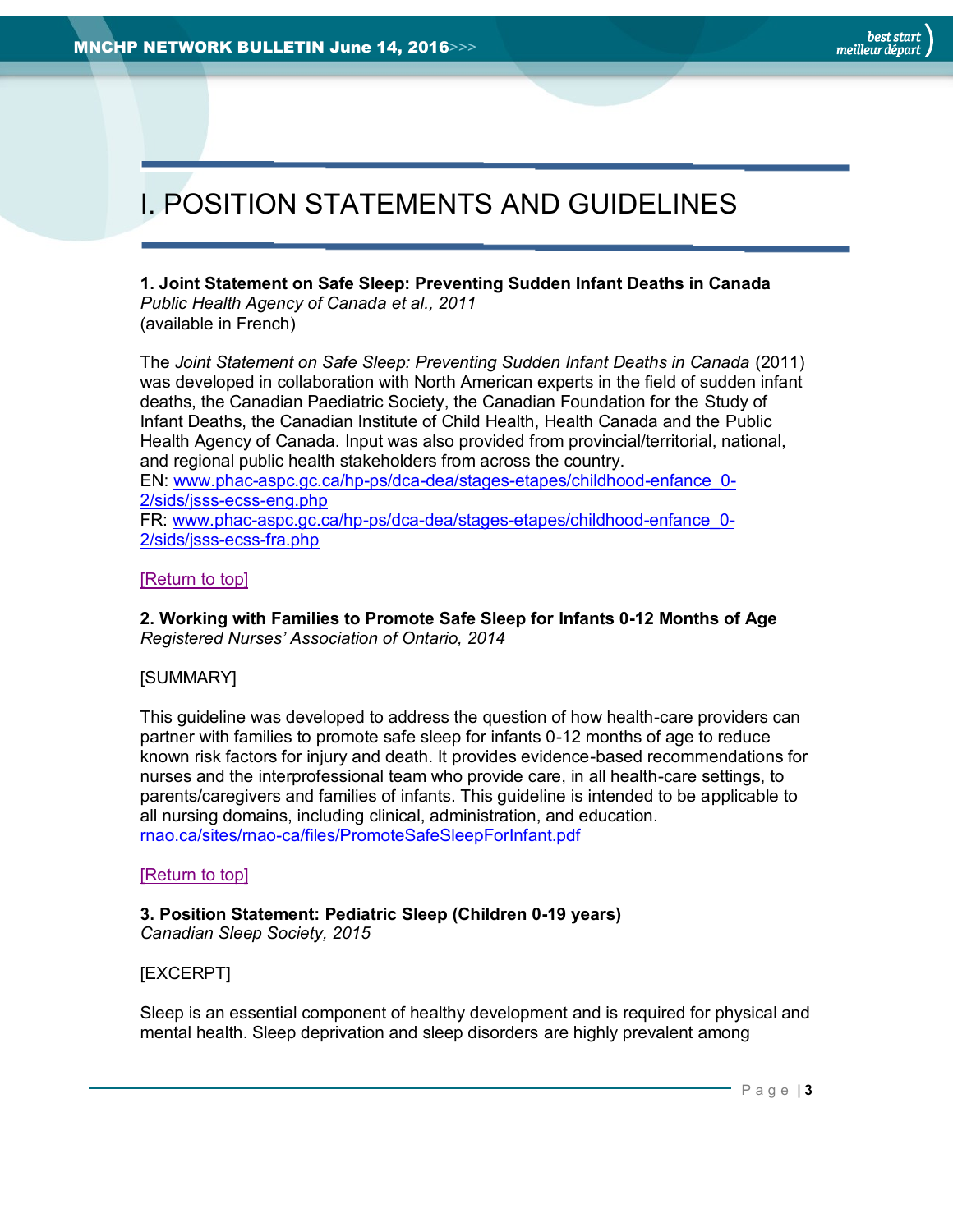Canadian children, and these problems are under-reported, under-recognized, underdiagnosed, and often untreated. The objectives of this consensus statement are to:

- 1. describe the role of sleep in the physical and mental health of children and adolescents (0-19 years),
- 2. review normal sleep development and knowledge of the effects of sleep deprivation on children and adolescents (0-19 years),
- 3. provide health care practitioners with counseling strategies to prevent sleep deprivation, and
- 4. provide health care practitioners with existing evidence-based guidelines and resources regarding the evaluation and treatment of pediatric sleep disorders.

The rationale for developing this statement is that sleep deprivation and sleep disorders have a pervasive negative impact on the health, cognitive function and socio-emotional regulation, quality of life, and future health trajectories of children and adolescents, and greater resources are necessary to optimize the care of children with sleep deprivation and disorders. The intended audience for this statement includes pediatric healthcare practitioners, particularly pediatricians, family physicians, and psychiatrists. [css-scs.ca/images/CSS\\_Pediatric\\_Sleep\\_Position\\_Statement.pdf](http://css-scs.ca/images/CSS_Pediatric_Sleep_Position_Statement.pdf)

#### [\[Return to top\]](#page-0-0)

#### <span id="page-3-0"></span>**4. Melatonin for the Management of Sleep Disorders**

*Canadian Paediatric Society (CPS), 2015*  (available in French)

#### [ABSTRACT]

This position statement provides an overview of the evidence for melatonin use for sleep disorders in children including those with attention-deficit hyperactivity disorder, autism, and other special populations. These studies demonstrate benefit with minimal side effects; however, all studies involved small numbers of subjects and addressed only short-term use of melatonin. There are no good data concerning the safety and efficacy of long-term melatonin use. Further studies are needed to confirm the usefulness and safety of melatonin for sleep disorders in children.

EN: [www.cps.ca/en/documents/position/melatonin-sleep-disorders-children-adolescents](http://www.cps.ca/en/documents/position/melatonin-sleep-disorders-children-adolescents) FR: [www.cps.ca/fr/documents/position/melatonine-pour-traiter-troubles-du-sommeil](http://www.cps.ca/fr/documents/position/melatonine-pour-traiter-troubles-du-sommeil-enfants-adolescents)[enfants-adolescents](http://www.cps.ca/fr/documents/position/melatonine-pour-traiter-troubles-du-sommeil-enfants-adolescents)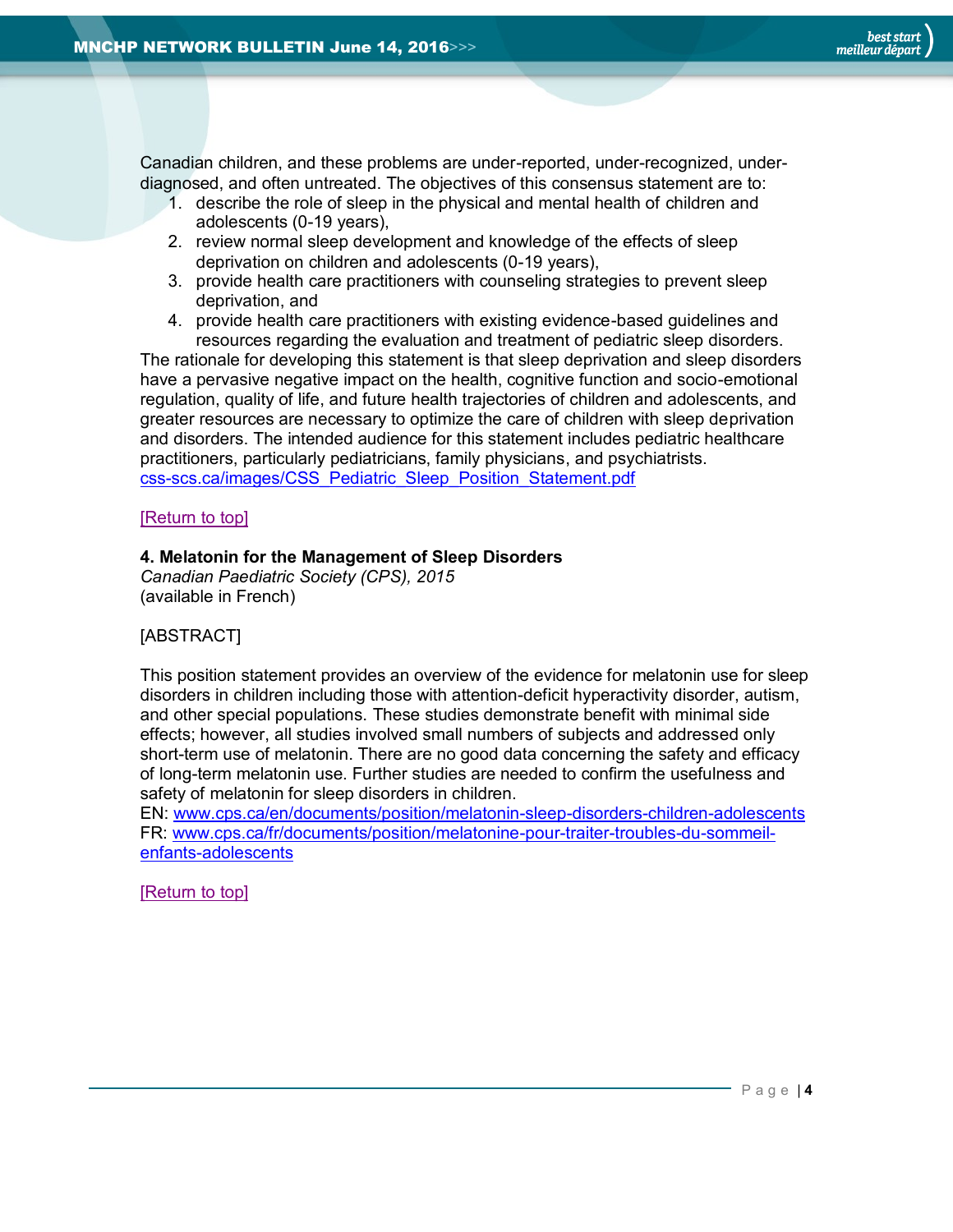# <span id="page-4-0"></span>II. RECENT REPORTS AND RESEARCH

#### **\* indicates journal subscription required for full text access**

#### <span id="page-4-1"></span>**5. Clinical Lactation Special Issue on Sleep (volume 4, issue 2)**

This special issue on sleep covers a range of topics including sleep training, cry-it-out methods and healthy sleep environments:

- [Why Cry-It-Out and Sleep-Training Techniques Are Bad for Babes](http://www.ingentaconnect.com/contentone/springer/clac/2013/00000004/00000002/art00001)
- [Crying It Out: Important Considerations](http://www.ingentaconnect.com/contentone/springer/clac/2013/00000004/00000002/art00002)
- Why Not "Crying It Out" Part 1: The Science That Tells Us That Responsiveness [is Key](http://www.ingentaconnect.com/contentone/springer/clac/2013/00000004/00000002/art00003)
- [Why Not "Crying It Out" Part 2: Can Certain Infant Care Practices Cause](http://www.ingentaconnect.com/contentone/springer/clac/2013/00000004/00000002/art00004)  [Excessive Stress?](http://www.ingentaconnect.com/contentone/springer/clac/2013/00000004/00000002/art00004)
- [The Ethics of Early Life Care: The Harms of Sleep Training](http://www.ingentaconnect.com/contentone/springer/clac/2013/00000004/00000002/art00005)
- [Bringing the Parent Back into Decisions about Nighttime Care](http://www.ingentaconnect.com/contentone/springer/clac/2013/00000004/00000002/art00006)
- [Finding Resources to Help Parents Create Healthy Sleep Environments](http://www.ingentaconnect.com/contentone/springer/clac/2013/00000004/00000002/art00007) (part 1)
- [Finding Resources to Help Parents Create Healthy Sleep Environments](http://www.ingentaconnect.com/contentone/springer/clac/2013/00000004/00000002/art00008) (part 2)
- [Simple Ways to Calm a Crying Baby: And Have a More Peaceful Night's Sleep](http://www.ingentaconnect.com/contentone/springer/clac/2013/00000004/00000002/art00009)

[www.ingentaconnect.com/content/springer/clac/2013/00000004/00000002;jsessionid=dl](http://www.ingentaconnect.com/content/springer/clac/2013/00000004/00000002;jsessionid=dl70g79e96r0t.alexandra#expand/collapse) [70g79e96r0t.alexandra#expand/collapse](http://www.ingentaconnect.com/content/springer/clac/2013/00000004/00000002;jsessionid=dl70g79e96r0t.alexandra#expand/collapse)

#### [\[Return to top\]](#page-0-0)

#### <span id="page-4-2"></span>**6. Sleep Coaches: Characterization of a Burgeoning Pediatric Provider Group from Internet Advertisements for Services**

Ingram, D. G., Plante, D. T., & Matthews, C. K. (2015). Sleep coaches: Characterization of burgeoning pediatric provider group from internet advertisements for services. *Journal of Pediatrics, 166*(2), 487-489. [doi:](http://www.jpeds.com/article/S0022-3476(14)01014-2/fulltext)  [dx.doi.org/10.1016/j.jpeds.2014.10.047](http://www.jpeds.com/article/S0022-3476(14)01014-2/fulltext)

#### ABSTRACT:

Sleep coaches are an emerging group of pediatric providers whose scope of services and regional distribution have not been well characterized. This descriptive analysis used Internet data to identify sleep coaches and certification programs in the US; we found a sizeable diversity of backgrounds, training, services offered, and pricing. [www.jpeds.com/article/S0022-3476%2814%2901014-2/fulltext](http://www.jpeds.com/article/S0022-3476%2814%2901014-2/fulltext)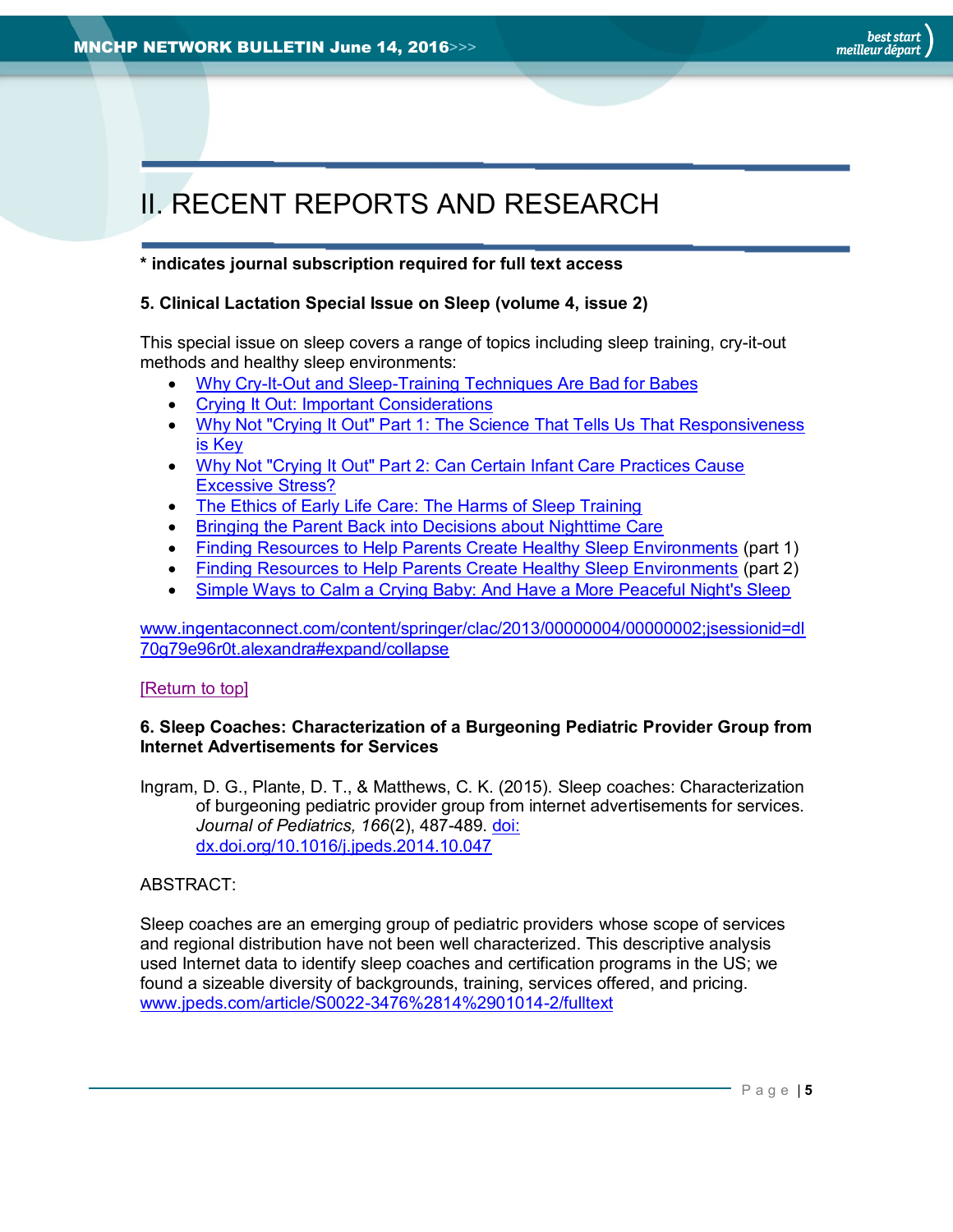#### **[\[Return to top\]](#page-0-0)**

#### <span id="page-5-0"></span>**7. Sleep in Pediatric Primary Care: A Review of the Literature**

Honaker, S. M., & Meltzer, L. J. (2016). Sleep in pediatric primary care: A review of the literature. *Sleep Medicine Reviews, 25*, 31-39. [doi:](http://www.smrv-journal.com/article/S1087-0792%2815%2900016-7/fulltext)  [dx.doi.org/10.1016/j.smrv.2015.01.004](http://www.smrv-journal.com/article/S1087-0792%2815%2900016-7/fulltext)

#### [ABSTRACT]

Primary care is a critical setting for screening and management of pediatric sleep difficulties. This review summarizes studies examining the prevalence of sleep problems in primary care settings as well as current practices in screening, diagnosis, and management, including behavioral recommendations and medications. Potential barriers to effectively addressing sleep are also reviewed. Despite the high prevalence of pediatric sleep problems in primary care, rates of screening and management are low. Primary care providers receive minimal sleep training and have resulting gaps in knowledge and confidence. Parents similarly have gaps in knowledge and many factors contribute to their identification of sleep as problematic. Recommendations to improve the provision of sleep services in pediatric primary care are made in the areas of research, practice, and education.

[www.smrv-journal.com/article/S1087-0792%2815%2900016-7/fulltext](http://www.smrv-journal.com/article/S1087-0792%2815%2900016-7/fulltext)

#### [\[Return to top\]](#page-0-0)

#### <span id="page-5-1"></span>**8. \* Behavioural Interventions for Infant Sleep Problems: A Randomized Controlled Trial**

Gradisar, M., Jackson, K., Spurrier, N. J., Gibson, J., Whitham, J., Williams, A. S….Kennaway, D. J. (2016). Behavioral interventions for infant sleep problems: A randomized controlled trial. *Pediatrics*. Retrieved from [pediatrics.aappublications.org/content/early/2016/05/21/peds.2015-1486](http://pediatrics.aappublications.org/content/early/2016/05/21/peds.2015-1486)

#### **Please note that critics have raised the limitations of the study (e.g., [Readhead,](http://pediatrics.aappublications.org/content/137/6/e20151486.comments) [2016\)](http://pediatrics.aappublications.org/content/137/6/e20151486.comments).**

#### [ABSTRACT]

#### **Objectives:**

To evaluate the effects of behavioral interventions on the sleep/wakefulness of infants, parent and infant stress, and later child emotional/behavioral problems, and parent-child attachment.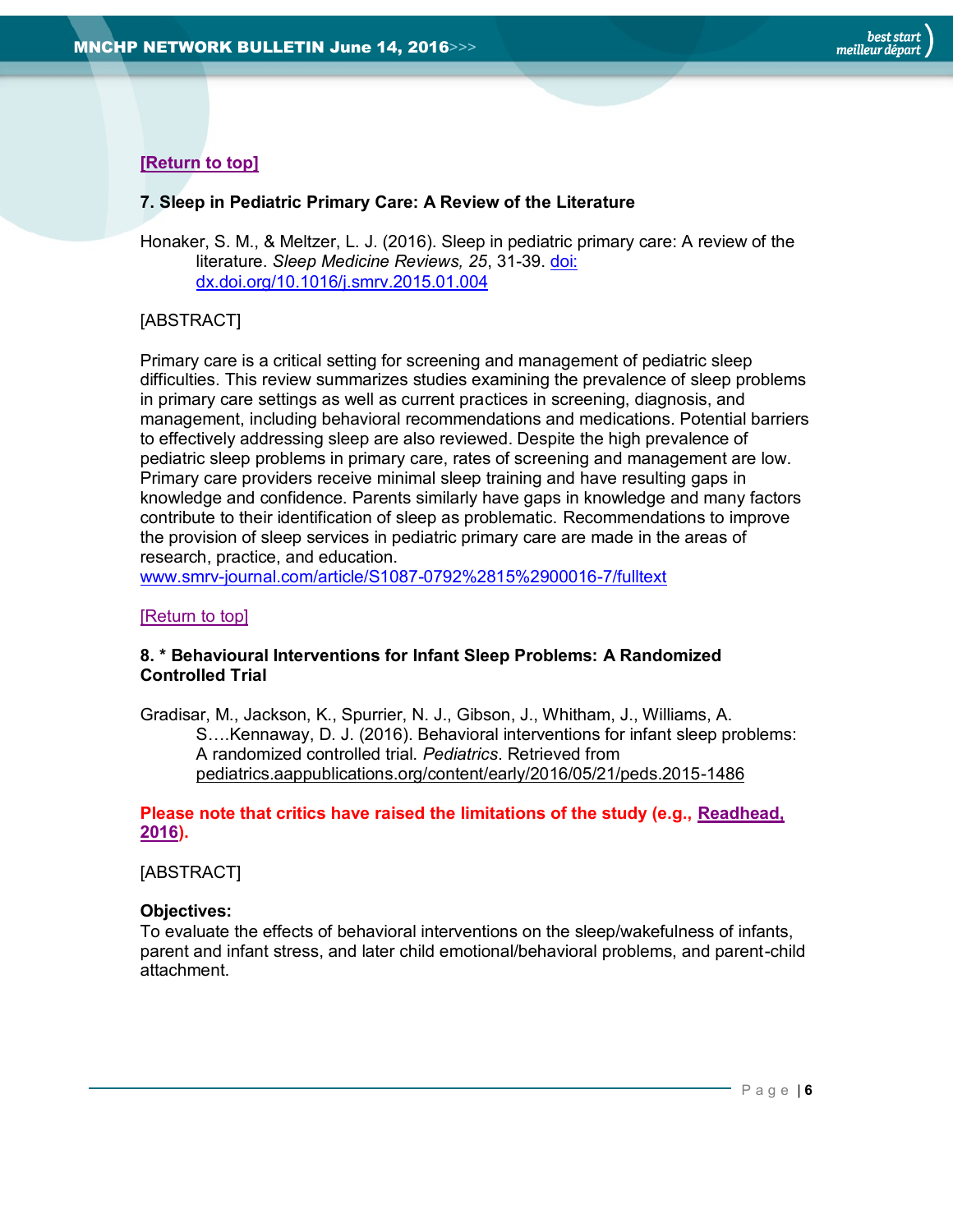#### **Methods:**

A total of 43 infants (6–16 months, 63% girls) were randomized to receive either graduated extinction (*n* = 14), bedtime fading (*n* = 15), or sleep education control (*n* = 14). Sleep measures included parent-reported sleep diaries and infant actigraphy. Infant stress was measured via morning and afternoon salivary cortisol sampling, and mothers' self-reported mood and stress. Twelve months after intervention, mothers completed assessments of children's emotional and behavioral problems, and mother-child dyads underwent the strange situation procedure to evaluate parent-child attachment.

#### **Results:**

Significant interactions were found for sleep latency (*P* < .05), number of awakenings (*P* < .0001), and wake after sleep onset (*P* = .01), with large decreases in sleep latency for graduated extinction and bedtime fading groups, and large decreases in number of awakenings and wake after sleep onset for the graduated extinction group. Salivary cortisol showed small-to-moderate declines in graduated extinction and bedtime fading groups compared with controls. Mothers' stress showed small-to-moderate decreases for the graduated extinction and bedtime fading conditions over the first month, yet no differences in mood were detected. At the 12-month follow-up, no significant differences were found in emotional and behavioral problems, and no significant differences in secure-insecure attachment styles between groups.

#### **Conclusions:**

Both graduated extinction and bedtime fading provide significant sleep benefits above control, yet convey no adverse stress responses or long-term effects on parent-child attachment or child emotions and behavior.

[pediatrics.aappublications.org/content/early/2016/05/21/peds.2015-1486](http://pediatrics.aappublications.org/content/early/2016/05/21/peds.2015-1486)

#### [\[Return to top\]](#page-0-0)

<span id="page-6-0"></span>**9. \*Do Psychosocial Sleep Interventions Improve Infant Sleep or Maternal Mood in the Postnatal Period? A Systematic Review and Meta-analysis of Randomised Controlled Trials**

Kempler, L., Sharpe, L., Miller, C. B., & Bartlett, D. J. (2015). Do psychosocial sleep interventions improve infant sleep or maternal mood in the postnatal period? A systematic review and meta-analysis of randomised controlled trials. *Sleep Medicine Review, 29*, 15-22. [doi: 10.1016/j.smrv.2015.08.00](http://www.ncbi.nlm.nih.gov/pubmed/26555938)

#### **Please note that critics have raised the limitations of the study (e.g., [Douglas, in](http://www.pameladouglas.com.au/sites/default/files/pdf/Douglas%202016%20SMR.pdf)  [press\)](http://www.pameladouglas.com.au/sites/default/files/pdf/Douglas%202016%20SMR.pdf).**

#### [ABSTRACT]

Sleep complaints are common amongst mothers of infants and insufficient, inefficient or fragmented sleep is associated with postnatal depression. The aim of this review is to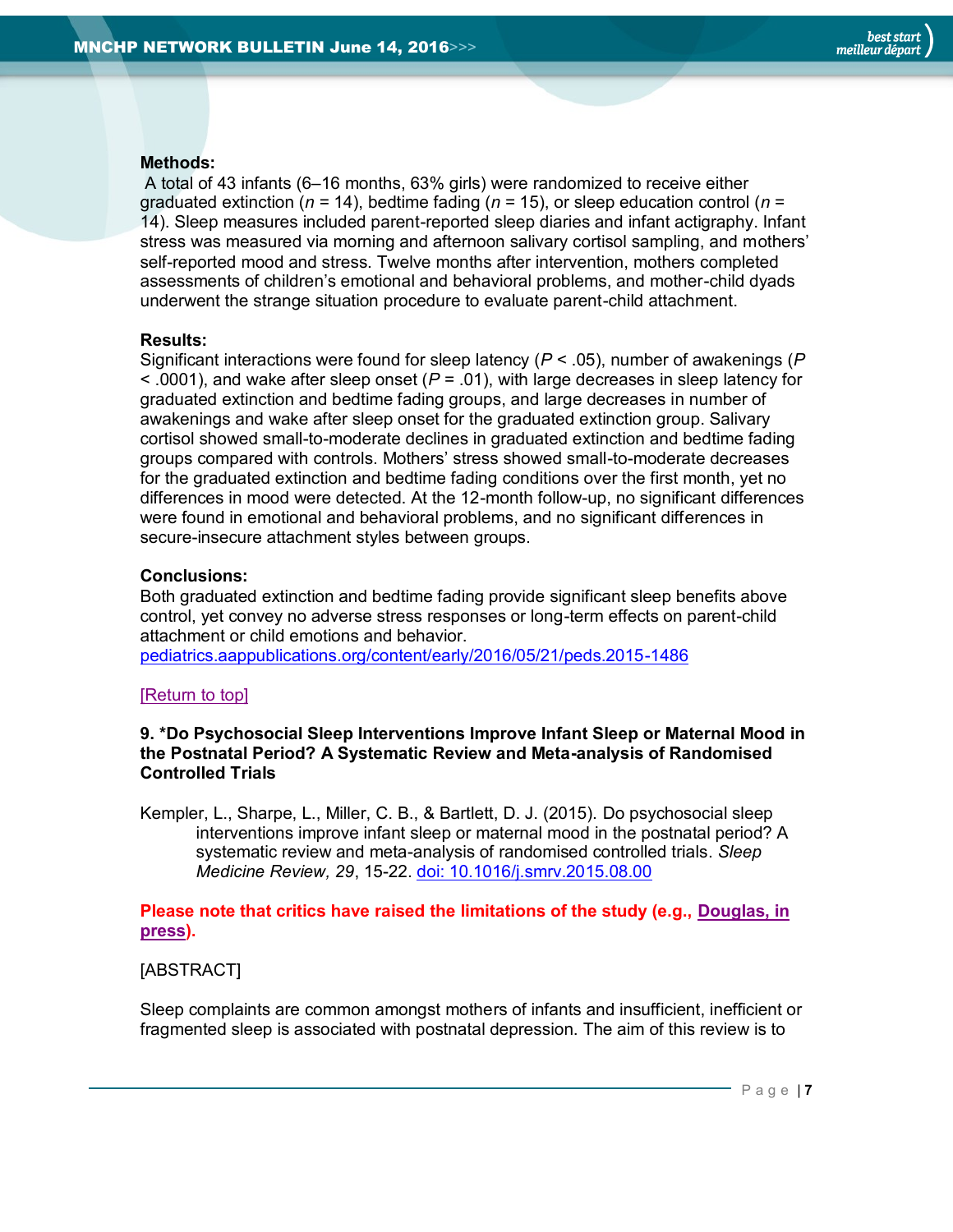determine whether psychosocial sleep-focused interventions offered in the perinatal period improve infant sleep or maternal mood. We searched PubMed, PsycInfo, EMBASE and CINAHL with no date restriction. We reviewed 1097 articles, resulting in nine papers ( $n = 1,656$ ) that fit the eligibility criteria for inclusion in the analyses. The primary outcome was infant sleep, defined as maternal reports of infant nocturnal total sleep time and number of night-time wakes. The secondary outcome was maternal mood. The meta-analysis indicated improvements in reported infant nocturnal total sleep time (Hedge's  $q = 0.204$ ,  $p < 0.01$ ). However, there was no evidence for reducing infant night wakes (Hedge's  $q = 0.103$ ,  $p = 0.134$ ). There was evidence of maternal mood improvements (Hedge's  $q = 0.152$ ,  $p = 0.014$ ), however, this could have been influenced by publication bias. Psychosocial sleep interventions appear to impact the amount of sleep that a mother reports her baby to have, although the infants continue to wake as frequently. More research is needed to confirm whether sleep-related improvements can translate into improvements in maternal mood. [www.ncbi.nlm.nih.gov/pubmed/26555938](http://www.ncbi.nlm.nih.gov/pubmed/26555938)

#### [\[Return to top\]](#page-0-0)

#### <span id="page-7-0"></span>**10. Behavioral Sleep Interventions in the First Six Months of Life Do not Improve Outcomes for Mothers or Infants: A Systematic Review**

Douglas, P. S., & Hill, P. S. (2013). Behavioral sleep interventions in the first six months of life do not improve outcomes for mothers or infants: a systematic review. Journal of Development Behavior Pediatrics, 34(7), 497-507. [doi:](http://www.ncbi.nlm.nih.gov/pubmed/24042081)  [10.1097/DBP.0b013e31829cafa6](http://www.ncbi.nlm.nih.gov/pubmed/24042081)

#### [ABSTRACT]

#### **Objective:**

The United Kingdom's National Institute for Health Research has recently invited proposals for the design of a multicomponent primary care package of behavioral interventions to reduce parental distress caused by excessive infant crying in the first 6 months of life. A systematic review was performed to determine whether behavioral interventions for sleep, when applied by parents to infants younger than 6 months, improve maternal and infant outcomes.

#### **Methods:**

Searches of PubMed, CINAHL, and Cochrane Database of Systematic Reviews were conducted to identify systematic reviews, meta-analyses, clinical trials, and cohort studies investigating the effects of behavioral sleep interventions in infants younger than 6 months (January 1993-March 2013). The evidence is critically analyzed, according to PRISMA guidelines.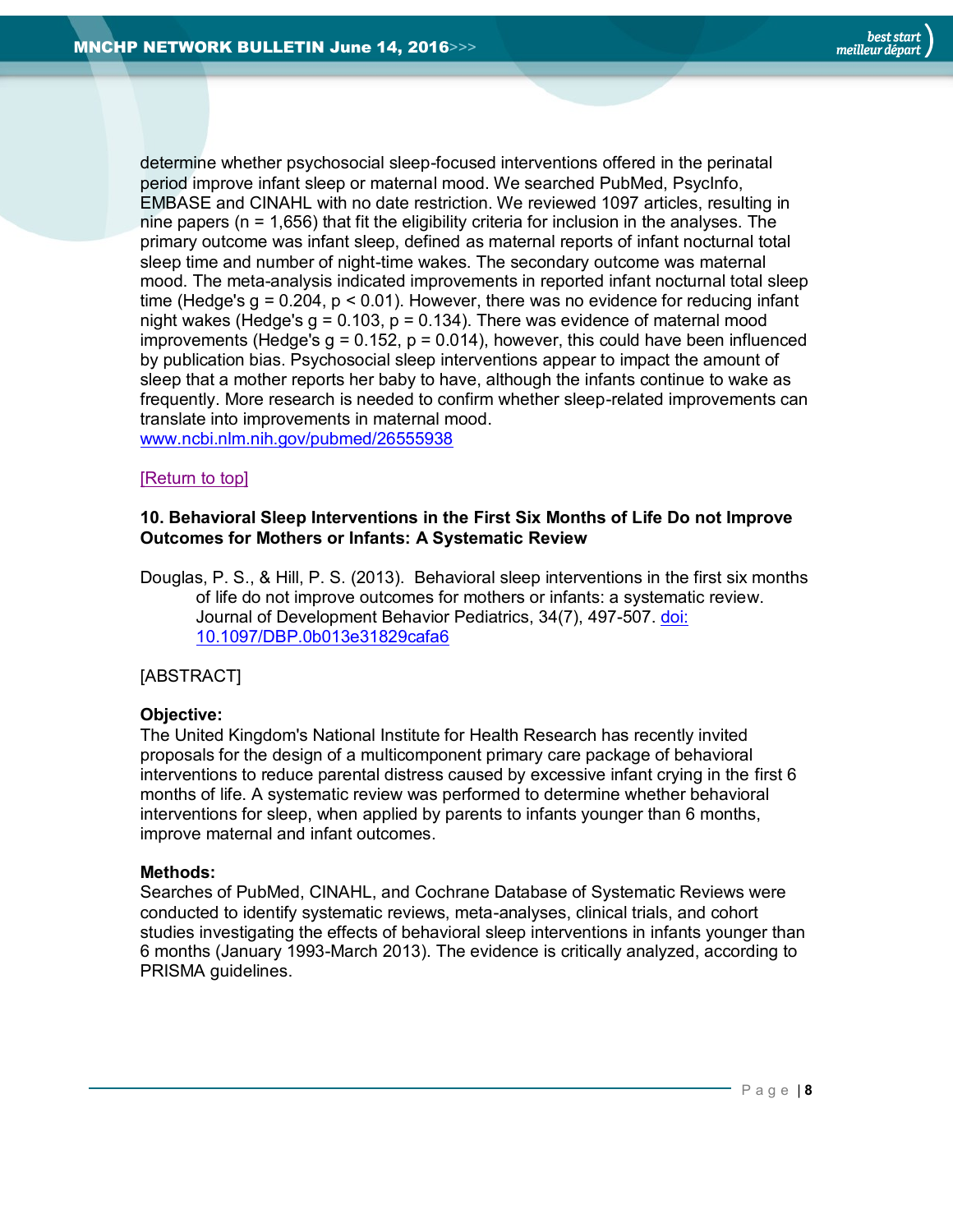#### **Results:**

Cry-fuss, feeding, and sleep problems emerge out of multiple dynamically interacting and co-evolving variables in early life and are for this reason generically referred to as regulatory problems. Studies that link behavioral interventions for sleep in the first 6 months with positive effects on maternal and infant health demonstrate 3 methodological constraints. They fail to identify and control for feeding difficulties, fail to distinguish between the neurodevelopmentally different first and second halves of the first year of life, and apply reductive analyses to evaluations of complex interventions. Despite substantial investment in recent years in implementation and evaluation of behavioral interventions for infant sleep in the first 6 months, these strategies have not been shown to decrease infant crying, prevent sleep and behavioral problems in later childhood, or protect against postnatal depression. In addition, behavioral interventions for infant sleep, applied as a population strategy of prevention from the first weeks and months, risk unintended outcomes, including increased amounts of problem crying, premature cessation of breastfeeding, worsened maternal anxiety, and, if the infant is required to sleep either day or night in a room separate from the caregiver, an increased risk of SIDS.

#### **Conclusion:**

The belief that behavioral intervention for sleep in the first 6 months of life improves outcomes for mothers and babies is historically constructed, overlooks feeding problems, and biases interpretation of data.

[https://www.researchgate.net/publication/256665019\\_Behavioral\\_Sleep\\_Interventions\\_i](https://www.researchgate.net/publication/256665019_Behavioral_Sleep_Interventions_in_the_First_Six_Months_of_Life_Do_not_Improve_Outcomes_for_Mothers_or_Infants_A_Systematic_Review) [n\\_the\\_First\\_Six\\_Months\\_of\\_Life\\_Do\\_not\\_Improve\\_Outcomes\\_for\\_Mothers\\_or\\_Infants\\_](https://www.researchgate.net/publication/256665019_Behavioral_Sleep_Interventions_in_the_First_Six_Months_of_Life_Do_not_Improve_Outcomes_for_Mothers_or_Infants_A_Systematic_Review) [A\\_Systematic\\_Review](https://www.researchgate.net/publication/256665019_Behavioral_Sleep_Interventions_in_the_First_Six_Months_of_Life_Do_not_Improve_Outcomes_for_Mothers_or_Infants_A_Systematic_Review)

#### [\[Return to top\]](#page-0-0)

#### **11. \*Translating Research-Based Knowledge about Infant Sleep Into Practice**

Middlemiss, W., Yaure, R., & Huey, E. L. (2015). Translating research-based knowledge about infant sleep into practice. Jo*urnal of the American Association of Nurse Practitioners, 27*(6), 328-337. doi: [10.1002/2327-6924.12159](http://www.ncbi.nlm.nih.gov/pubmed/25088326)

#### [ABSTRACT]

#### **Purpose:**

Review infant sleep research with a focus on understanding the elements related to infant safety and infant and maternal well-being during nighttime care.

#### **Data sources:**

This review summarizes current research and addresses the controversies and conflicting outcomes reported in infant nighttime care. This review addresses current literature on infant sleep patterns, as well as factors that influence infant sleep and are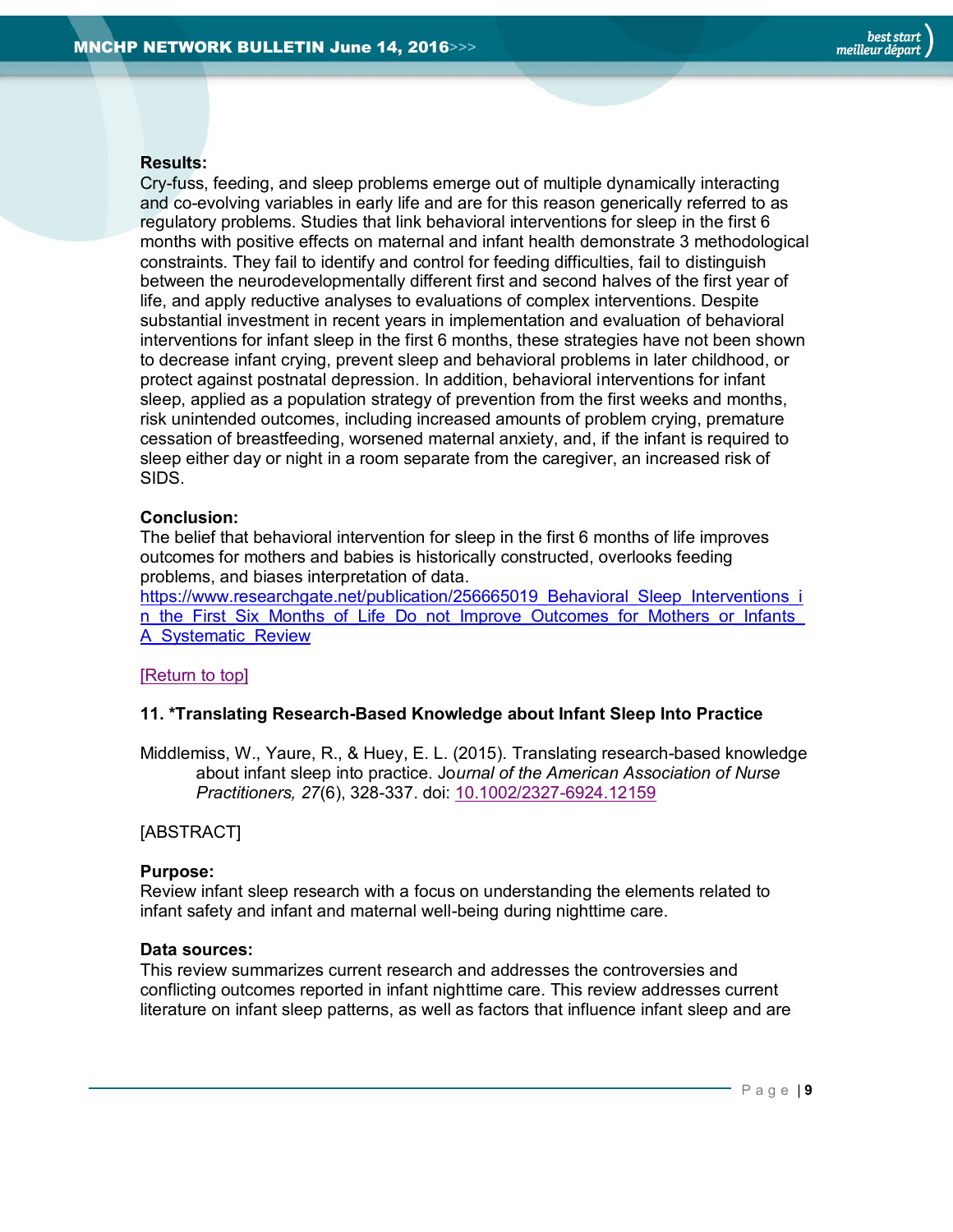consequences of different care routines. Conversation points are provided to help nurse practitioners (NPs) address safety and practice concerns.

#### **Conclusions:**

Shared information can help parents provide a safe and healthy environment for infants and help to facilitate communication ties between the healthcare providers and the families.

#### **Implications for practice:**

NPs need to help parents understand infant sleep patterns norms, what is current knowledge about infant nightwakings and parental presence, as well as about approaches to altering infant sleep patterns. Integrating this knowledge with parent preferences that are influenced by cultural practices and individual differences is crucial in helping parents develop a strong sense of competence and comfort with their choices and behaviors.

[www.ncbi.nlm.nih.gov/pubmed/25088326](http://www.ncbi.nlm.nih.gov/pubmed/25088326)

#### [\[Return to top\]](#page-0-0)

#### <span id="page-9-0"></span>**12. Pacifier Use Does Not Alter Sleep and Spontaneous Arousal Patterns in Health Term-Born Infants**

Odoi, A., Andrew, S., Wong, F. Y., Yiallourou, S. R., Horne, R. S. C. (2014). Pacifier use does not alter sleep and spontaneous arousal patterns in healthy term-born infants. *Acta Paediatrica, 103*(12), 1244-1250. [doi: 10.1111/apa.12790](http://onlinelibrary.wiley.com/doi/10.1111/apa.12790/full)

#### [ABSTRACT]

#### **Aim:**

Impaired arousal from sleep has been implicated in sudden infant death syndrome (SIDS). Sleeping in the prone position is a major risk factor for SIDS. Epidemiological studies have shown that pacifier use decreases the risk of SIDS, even when infants sleep prone. We examined spontaneous arousability in infants slept prone and supine over the first 6 months of life and hypothesized that spontaneous arousals would be increased in pacifier users, particularly in the prone position.

#### **Methods:**

Healthy term infants ( $n = 30$ ) were studied on three occasions over the first 6 months after birth. Spontaneous cortical arousals and subcortical activations were scored and converted into frequency per hour of sleep.

#### **Results:**

There was no effect of pacifier use on total time spent sleeping or awake or the number of spontaneous awakenings at any age. There was also no effect of pacifier use on the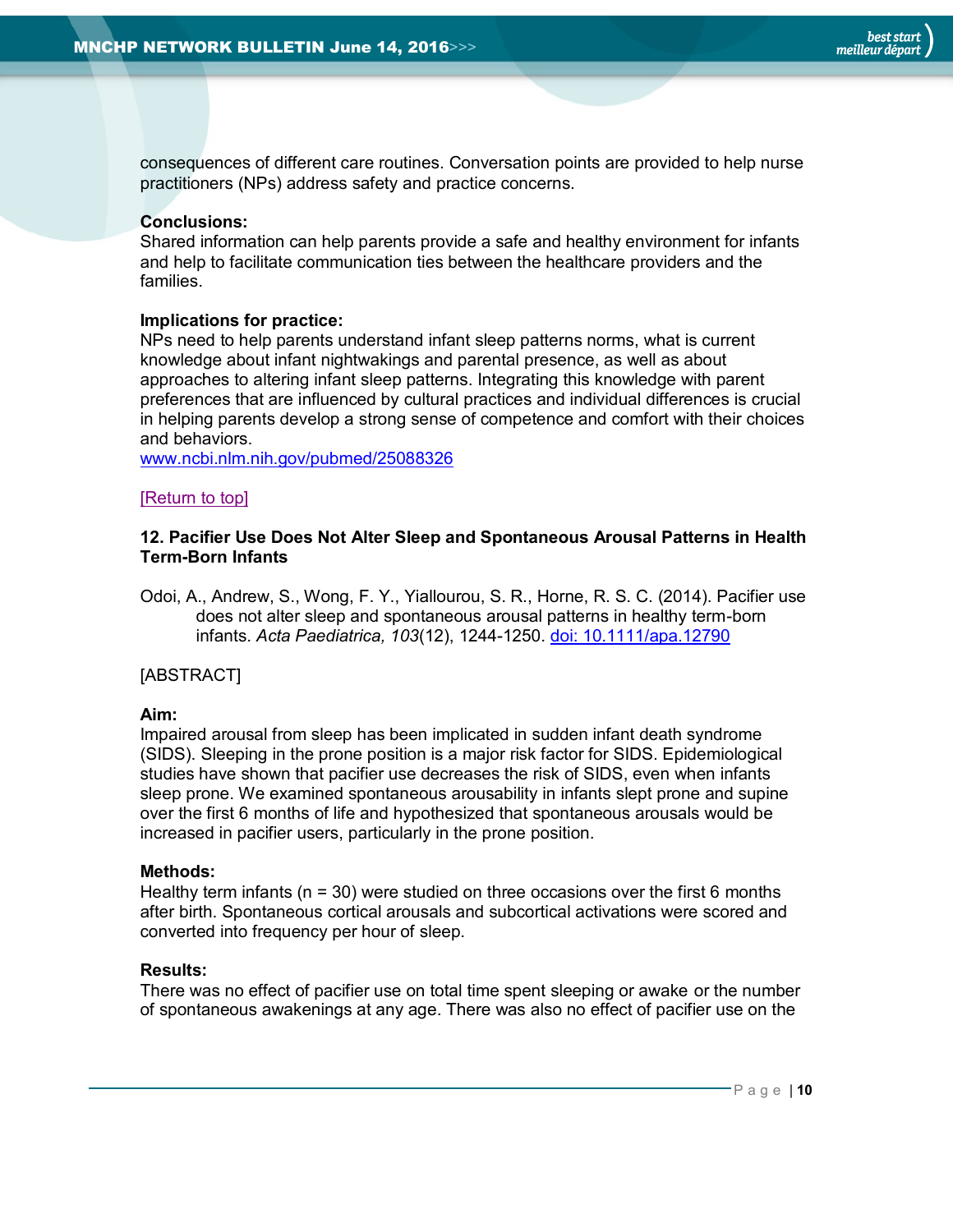frequency or duration of the total number of spontaneous arousals or on cortical arousals and subcortical activations.

#### **Conclusion:**

Pacifier use did not alter infant spontaneous arousability at any of the three ages studied, in either the prone or supine sleeping position. Any preventative effect of pacifiers for SIDS may be through physiological mechanisms other than increased arousability.

Key notes

- Failure to arouse from sleep is thought to be involved in sudden infant death syndrome (SIDS), and it has been suggested that regular use of a pacifier may protect against SIDS.
- No differences in sleep or spontaneous arousal patterns between pacifier users and nonusers were identified in healthy term-born infants who were predominantly breastfed.

 This finding needs to be replicated in a high-risk group of infants. [onlinelibrary.wiley.com/doi/10.1111/apa.12790/full](http://onlinelibrary.wiley.com/doi/10.1111/apa.12790/full)

#### [\[Return to top\]](#page-0-0)

#### <span id="page-10-0"></span>**13. Swaddling and the Risk of Sudden Infant Death Syndrome: A meta-analysis**

Pease, A. S., Flemin, P. J., Hauck, F. R., Moon, R. Y., Horne, R. S. C., L'Hoir, M. P.,…Blair, P. S. (2016). Swaddling and Sudden Infant Death Syndrome: A metaanalysis. *Pediatrics, 137*(6). [e20153275](http://pediatrics.aappublications.org/content/early/2016/05/05/peds.2015-3275)

#### [ABSTRACT]

#### **Context:**

Swaddling is a traditional practice of wrapping infants to promote calming and sleep. Although the benefits and risks of swaddling in general have been studied, the practice in relation to sudden infant death syndrome remains unclear.

#### **Objective:**

The goal of this study was to conduct an individual-level meta-analysis of sudden infant death syndrome risk for infants swaddled for sleep.

#### **Data sources:**

Additional data on sleeping position and age were provided by authors of included studies.

#### **Study selection:**

Observational studies that measured swaddling for the last or reference sleep were included.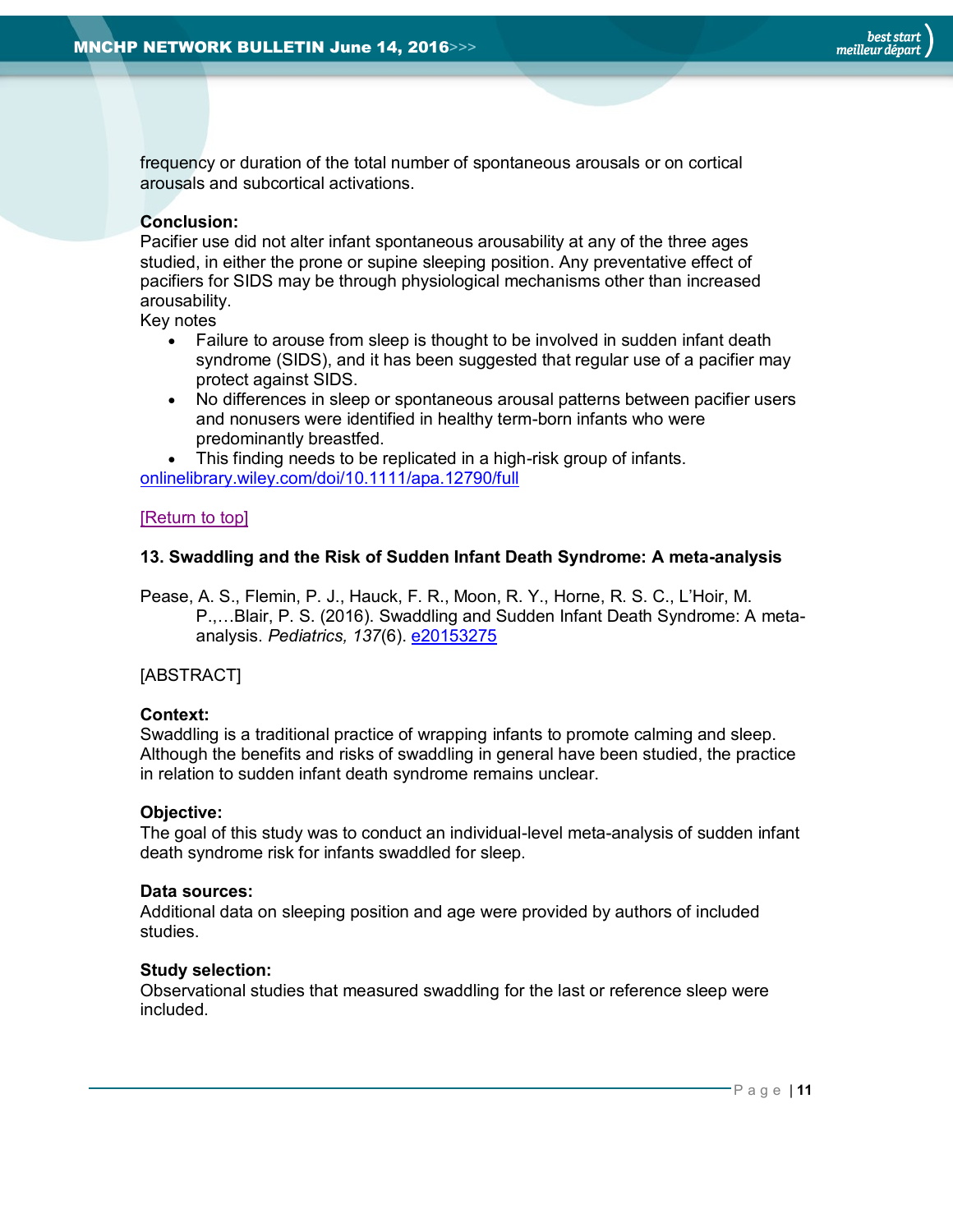#### **Data extraction:**

Of 283 articles screened, 4 studies met the inclusion criteria.

#### **Results:**

There was significant heterogeneity among studies ( $l^2$  = 65.5%;  $P$  = .03), and a random effects model was therefore used for analysis. The overall age-adjusted pooled odds ratio (OR) for swaddling in all 4 studies was 1.58 (95% confidence interval [CI], 0.97– 2.58). Removing the most recent study conducted in the United Kingdom reduced the heterogeneity ( $l^2$  = 28.2%;  $P$  = .25) and provided a pooled OR (using a fixed effects model) of 1.38 (95% CI, 1.05–1.80). Swaddling risk varied according to position placed for sleep; the risk was highest for prone sleeping (OR, 12.99 [95% CI, 4.14–40.77]), followed by side sleeping (OR, 3.16 [95% CI, 2.08–4.81]) and supine sleeping (OR, 1.93 [95% CI, 1.27–2.93]). Limited evidence suggested swaddling risk increased with infant age and was associated with a twofold risk for infants aged >6 months.

#### **Limitations:**

Heterogeneity among the few studies available, imprecise definitions of swaddling, and difficulties controlling for further known risks make interpretation difficult.

#### **Conclusions:**

Current advice to avoid front or side positions for sleep especially applies to infants who are swaddled. Consideration should be given to an age after which swaddling should be discouraged.

[pediatrics.aappublications.org/content/early/2016/05/05/peds.2015-3275](http://pediatrics.aappublications.org/content/early/2016/05/05/peds.2015-3275)

#### [\[Return to top\]](#page-0-0)

#### <span id="page-11-0"></span>**14. Early Inuit Child Health in Canada: Report 1 – Sleep Practices among Inuit Infants and the Prevention of SIDS**

Asuri, S., Ryna, A. C., & Arbour, L. (2011). Early Inuit child health in Canada: Report 1 – Sleep practices among Inuit infants and the prevention of SIDS. Retrieved from [https://www.itk.ca/publication/early-inuit-child-health-canada-report-1-sleep](https://www.itk.ca/publication/early-inuit-child-health-canada-report-1-sleep-practices-among-inuit-infants-and)[practices-among-inuit-infants-and](https://www.itk.ca/publication/early-inuit-child-health-canada-report-1-sleep-practices-among-inuit-infants-and)

#### [SUMMARY]

For Inuit, "the birth of each child continues to be an event that is eagerly anticipated and cause for celebration". Unfortunately, a recent study found the infant mortality rate to be more than 3 times higher among Inuit infants than the overall Canadian rate. There were 16.5 mortalities/1000 live births in Inuit inhabited areas compared to 4.6/1000 live births in the rest of Canada, a rate not seen in the general population of Canada since the early 1970's. In particular, the post-neonatal death rate, described as death within the period of 29 days to one year, was disproportionately high. A contributing factor to this is the elevated rate of Sudden Infant Death Syndrome (SIDS) among Inuit, which was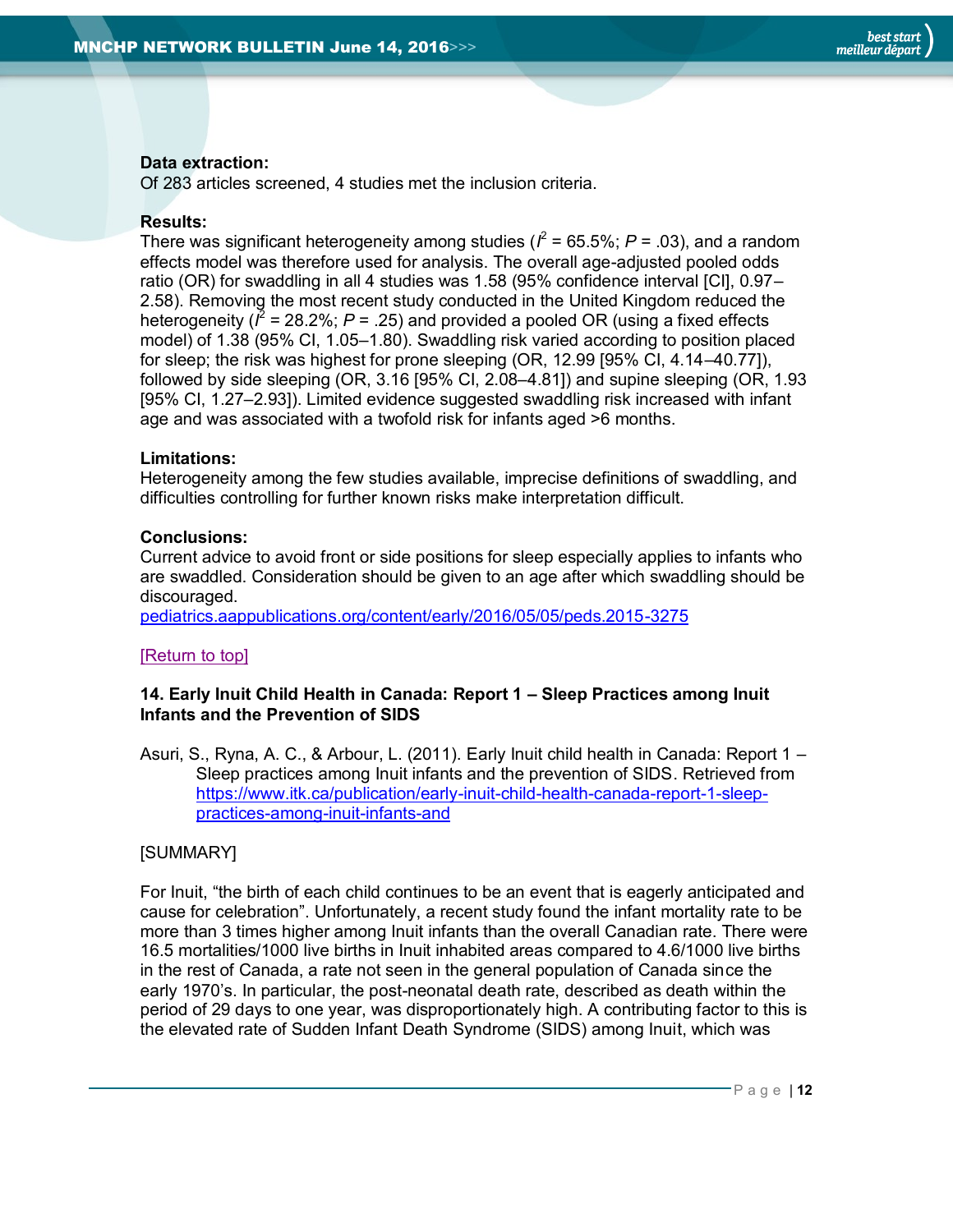measured at 7.4 times the overall Canadian rate (5.2/1000 vs. 0.7/1000). These results are consistent with those observed a decade ago when studies showed that infant mortality in Canadian Aboriginal populations (including Inuit) was 3-7 times higher than the national rate, with preterm birth and SIDS being the two main causes. To gain a better understanding of sleep practices amount Inuit infants, the University of Victoria, in partnership with Inuit Tapiriit Kanatami (ITK), developed this report using data from the 2006 Aboriginal Children's Survey (ACS). The sleep practices of Inuit infants were analyzed and relevant research about SIDS reviewed. The outcomes of this paper reveal the need for health promotion programs, policies and tools, which better support Inuit families and contribute to the prevention of SIDS in Inuit Nunangat. [https://www.itk.ca/publication/early-inuit-child-health-canada-report-1-sleep-practices](https://www.itk.ca/publication/early-inuit-child-health-canada-report-1-sleep-practices-among-inuit-infants-and)[among-inuit-infants-and](https://www.itk.ca/publication/early-inuit-child-health-canada-report-1-sleep-practices-among-inuit-infants-and)

#### [\[Return to top\]](#page-0-0)

#### <span id="page-12-0"></span>**15. Temporal trends in sudden infant death syndrome in Canada from 1991 to 2005: contribution of changes in cause of death assignment practices and in maternal and infant characteristics**

Gilbert, N. L., Fell, D. B., Joseph, K. S., Liu, S., León, J. A., Sauve, R. (2012). Temporal trends in sudden infant death syndrome in Canada from 1991 to 2005: contribution of changes in cause of death assignment practices and in maternal and infant characteristics. *Paediatric and Perinatal Epidemiology*, *26*, 124–130. [doi: 10.1111/j.1365-3016.2011.01248.x](http://onlinelibrary.wiley.com/doi/10.1111/j.1365-3016.2011.01248.x/epdf)

#### [SUMMARY]

The rate of sudden infant death syndrome (SIDS) declined significantly in Canada and the US between the late 1980s and the early 2000s. In the US, this decline was shown to be due in part to a shift in diagnosis, as deaths from accidental suffocation and strangulation in bed and from other ill-defined and unspecified cause increased concurrently. This study was undertaken to determine whether there was such a shift in diagnosis from SIDS to other causes of death in Canada, and to quantify the true temporal decrease in SIDS. Cause-specific infant death rates were compared across three periods: 1991–95, 1996–2000 and 2001–05 using the Canadian linked livebirthinfant death file. The temporal decline in SIDS was estimated after adjustment for maternal and infant characteristics such as maternal age and small-for-gestational age using logistic regression. Deaths from SIDS decreased from 78.4 [95% confidence interval (CI) 73.4, 83.4] per 100 000 livebirths in 1991–95, to 48.5 [95% CI 44.3, 52.7] in 1996–2000 and to 34.6 [95% CI 31.0, 38.3] in 2001–05. Mortality rates from other illdefined and unspecified causes and accidental suffocation and strangulation in bed remained stable. The temporal decline in SIDS between 1991–95 and 2001–05 did not change substantially after adjustment for maternal and infant factors. It is unlikely that the temporal decline of SIDS in Canada was due to changes in cause-of-death assignment practices or in maternal and infant characteristics.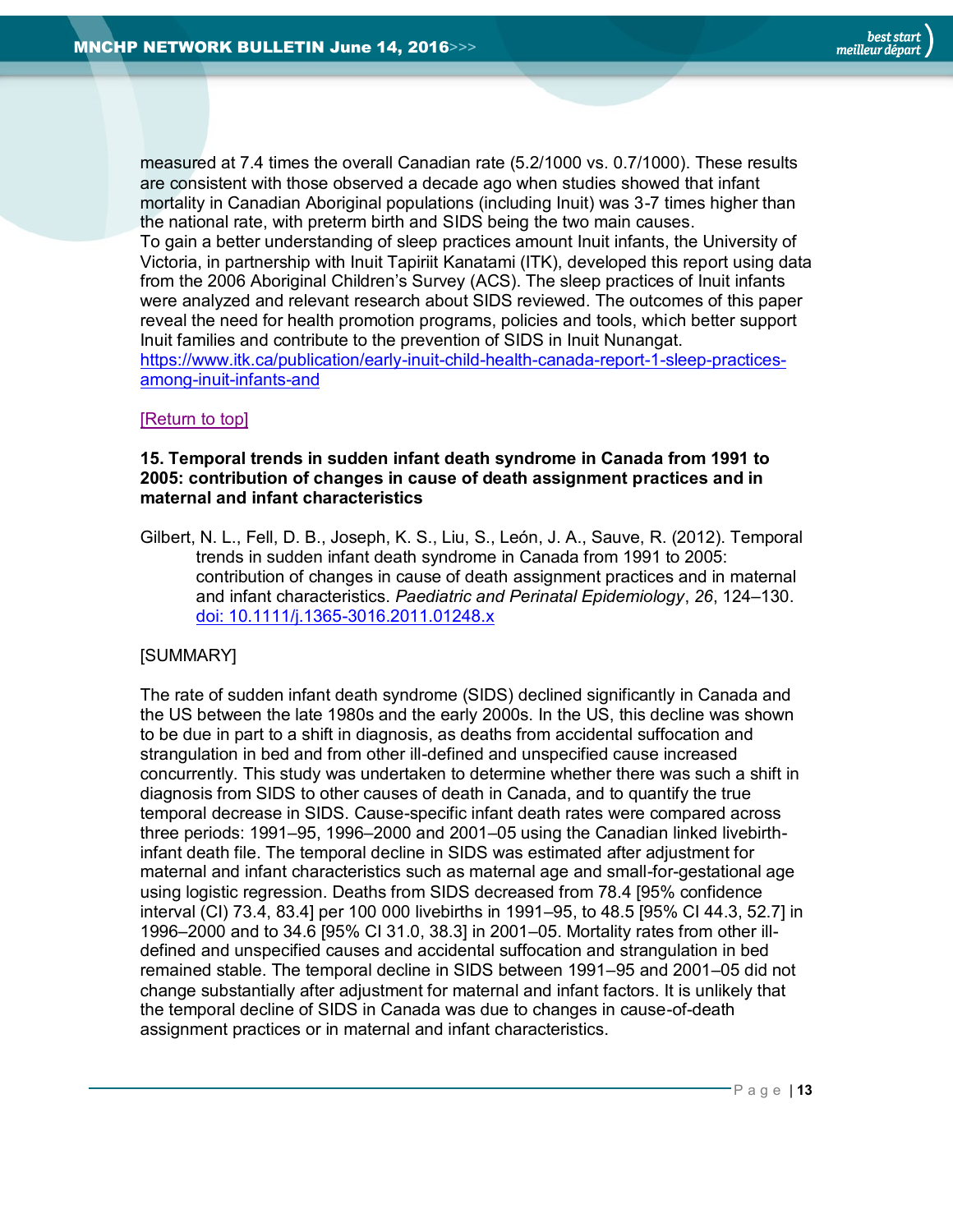[onlinelibrary.wiley.com/doi/10.1111/j.1365-3016.2011.01248.x/epdf](http://onlinelibrary.wiley.com/doi/10.1111/j.1365-3016.2011.01248.x/epdf)

[\[Return to top\]](#page-0-0)

## <span id="page-13-0"></span>III. CURRENT INITIATIVES

#### <span id="page-13-1"></span>**16. Better Nights, Better Days: An Online Program Developed by a Team of Sleep Experts across Canada**

A team of psychologists, nurses and physicians - many of them parents themselves developed the Better Nights, Better Days program and will be measuring its success. The program is based on behavioural principles - increasing and encouraging positive behaviours that will help children learn to settle down more quickly at bedtime and achieve a better quality of sleep throughout the night. *Better Nights, Better Days* may help provide a more accessible way of delivering health care.

The Better *Nights, Better Days* team is currently recruiting Canadian parents to participate in an evaluation of the program. Eligible participants will be asked to complete several questionnaires before they begin. Participants will be randomly divided into one of two groups. One group will be asked to complete the program immediately. The second group will be given access to the program at the end of the study. Both groups will complete a series of questionnaires 4 and 8 months after they have enrolled in the study. This will allow the *Better Nights, Better Days* team to evaluate the program.

[betternightsbetterdays.ca/site/about-the-sleep-study](http://betternightsbetterdays.ca/site/about-the-sleep-study)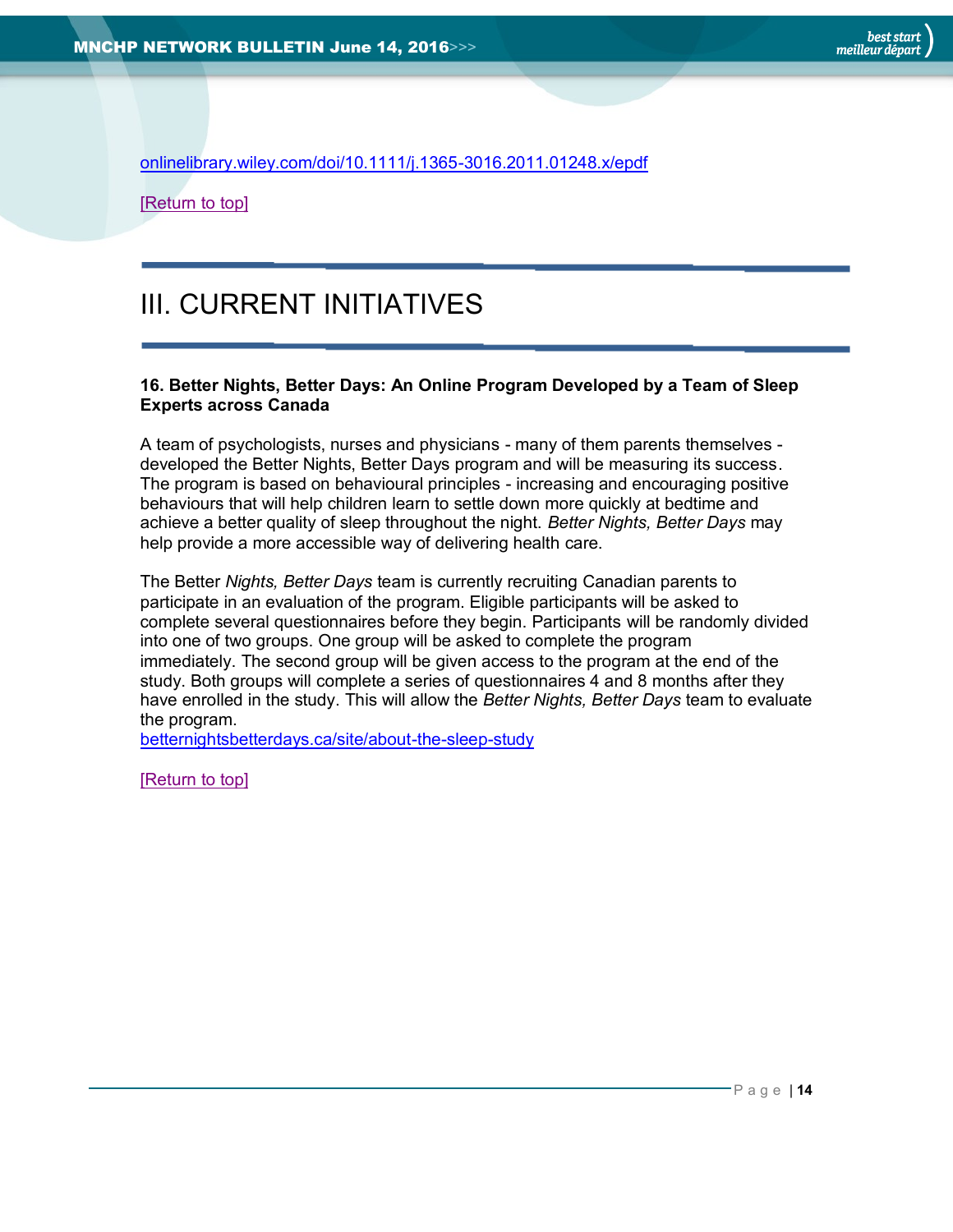# <span id="page-14-0"></span>IV. RESOURCES

#### <span id="page-14-1"></span>**17. Canadian Paediatric Society: Healthy Sleep**

(available in French)

This website provides information about how much sleep children need, healthy sleep habits, common sleep problems, and when to talk to a health care provider. The Caring for Kids Website also provides information on other topics that relate to sleep:

- [Safe sleep for babies](http://www.caringforkids.cps.ca/handouts/safe_sleep_for_babies)
- Pacifiers (soothers): A user's quide for parents

EN: [www.caringforkids.cps.ca/handouts/healthy\\_sleep\\_for\\_your\\_baby\\_and\\_child](http://www.caringforkids.cps.ca/handouts/healthy_sleep_for_your_baby_and_child) FR: [www.soinsdenosenfants.cps.ca/handouts/healthy\\_sleep\\_for\\_your\\_baby\\_and\\_child](http://www.soinsdenosenfants.cps.ca/handouts/healthy_sleep_for_your_baby_and_child)

#### [\[Return to top\]](#page-0-0)

#### <span id="page-14-2"></span>**18. Public Health Agency of Canada: Safe Sleep**

(available in French)

While the rate of Sudden Infant Death Syndrome (SIDS) has declined in Canada, it remains the leading cause of death of healthy infants, with a higher rate amongst vulnerable populations. Current evidence demonstrates that unsafe infant sleep environments also play a role in sudden infant deaths. These resources are part of the Public Health Agency of Canada's ongoing commitment to promote awareness about SIDS and safe infant sleep environments. The resources include the 2011 *[Joint](http://www.phac-aspc.gc.ca/hp-ps/dca-dea/stages-etapes/childhood-enfance_0-2/sids/jsss-ecss-eng.php)  [Statement on Safe Sleep](http://www.phac-aspc.gc.ca/hp-ps/dca-dea/stages-etapes/childhood-enfance_0-2/sids/jsss-ecss-eng.php)*, the revised *[Safe Sleep for Your Baby](http://www.phac-aspc.gc.ca/hp-ps/dca-dea/stages-etapes/childhood-enfance_0-2/sids/ssb_brochure-eng.php)* brochure, the *[Safe](http://www.phac-aspc.gc.ca/hp-ps/dca-dea/stages-etapes/childhood-enfance_0-2/sids/ss-eng.php)  [Sleep for Your Baby](http://www.phac-aspc.gc.ca/hp-ps/dca-dea/stages-etapes/childhood-enfance_0-2/sids/ss-eng.php)* video as well as promotional items.

EN: [www.publichealth.gc.ca/safesleep](http://www.publichealth.gc.ca/safesleep)

FR: [www.phac-aspc.gc.ca/hp-ps/dca-dea/stages-etapes/childhood-enfance\\_0-](http://www.phac-aspc.gc.ca/hp-ps/dca-dea/stages-etapes/childhood-enfance_0-2/sids/index-fra.php) [2/sids/index-fra.php](http://www.phac-aspc.gc.ca/hp-ps/dca-dea/stages-etapes/childhood-enfance_0-2/sids/index-fra.php)

#### [\[Return to top\]](#page-0-0)

#### <span id="page-14-3"></span>**19. Baby's Breath**

The *Canadian Foundation for the Study of Infant Deaths* has now become *Baby's Breath*. The new name reflects their broadened mission to prevent sudden and unexpected infant deaths and stillbirths by: advocating for and supporting research, disseminating information, and providing bereavement support to families. The website provides many resources for parents and caregivers, grieving families, and professionals. There are two videos available:

Canadian SIDS families who have lived the unthinkable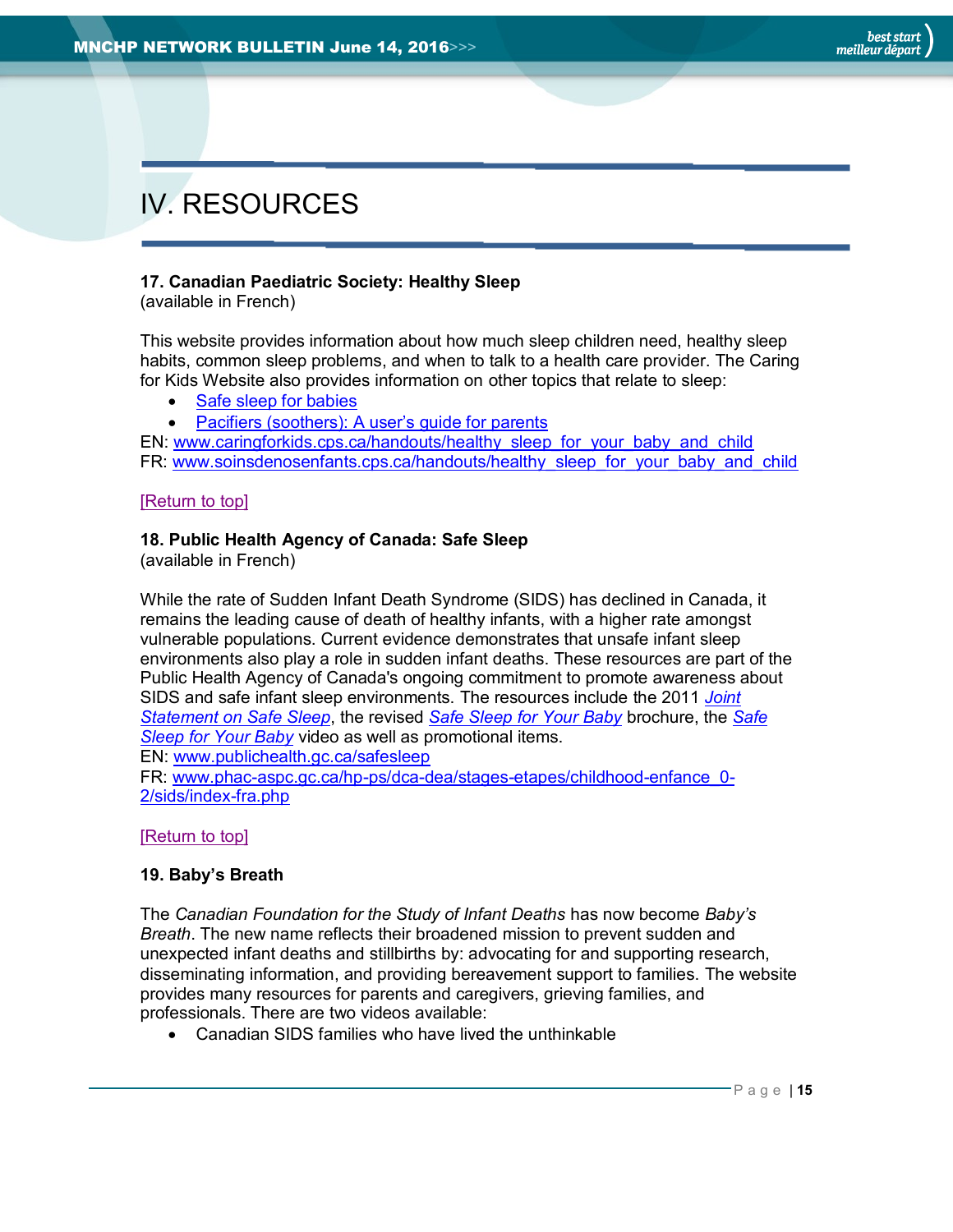Let's Start a Conversation: Let's talk about SIDS [www.babysbreathcanada.ca/](http://www.babysbreathcanada.ca/)

#### [\[Return to top\]](#page-0-0)

#### <span id="page-15-0"></span>**20. Is your Child Safe? Seep Time**

(available in French)

This resource for parents provides general sleep safety tips, an overview of places a baby might fall asleep (e.g., car seats, strollers), sleep accessories (e.g., sleep positioners, pacifiers), sleep products (e.g., bed rails, bunk beds), and resources for recalls and incident reporting.

EN: [www.hc-sc.gc.ca/cps-spc/pubs/cons/child-enfant/sleep-coucher-eng.php](http://www.hc-sc.gc.ca/cps-spc/pubs/cons/child-enfant/sleep-coucher-eng.php) FR: [www.hc-sc.gc.ca/cps-spc/pubs/cons/child-enfant/sleep-coucher-fra.php](http://www.hc-sc.gc.ca/cps-spc/pubs/cons/child-enfant/sleep-coucher-fra.php)

#### [\[Return to top\]](#page-0-0)

#### <span id="page-15-1"></span>**21. Sleeping Behaviour, Good Sleep for Good Growth**

(available in French)

This resource by the *Centre for Excellence in Early Childhood Development* (2013) provides information on children's sleep for parents. Healthy sleeping habits are essential to foster proper cognitive, behavioural, emotional, and physical development in children. Accordingly, early detection and intervention is necessary to reduce or eliminate poor sleeping habits as soon as possible.

EN: [www.child-encyclopedia.com/sites/default/files/docs/coups-oeil/sleeping-behaviour](http://www.child-encyclopedia.com/sites/default/files/docs/coups-oeil/sleeping-behaviour-info.pdf)[info.pdf](http://www.child-encyclopedia.com/sites/default/files/docs/coups-oeil/sleeping-behaviour-info.pdf)

FR: [www.enfant-encyclopedie.com/sommeil/ressources](http://www.enfant-encyclopedie.com/sommeil/ressources)

#### [\[Return to top\]](#page-0-0)

#### <span id="page-15-2"></span>**22. Honouring our Babies Safe Sleep Cards and Guide**

These resources incorporate cultural beliefs, practices, and issues specific to First Nations and Aboriginal communities. The tools by the First Nations Health Authority (2013) include a deck of 21 discussion cards and seven illustrated cards that you can use to prompt and guide discussions with families about safe infant sleep as well as a facilitator's guide with more information, research, resources and graphics. [www.fnha.ca/about/news-and-events/news/new-safe-infant-sleep-toolkit-honouring-our](http://www.fnha.ca/about/news-and-events/news/new-safe-infant-sleep-toolkit-honouring-our-babies-safe-sleep-cards-and-guide)[babies-safe-sleep-cards-and-guide](http://www.fnha.ca/about/news-and-events/news/new-safe-infant-sleep-toolkit-honouring-our-babies-safe-sleep-cards-and-guide)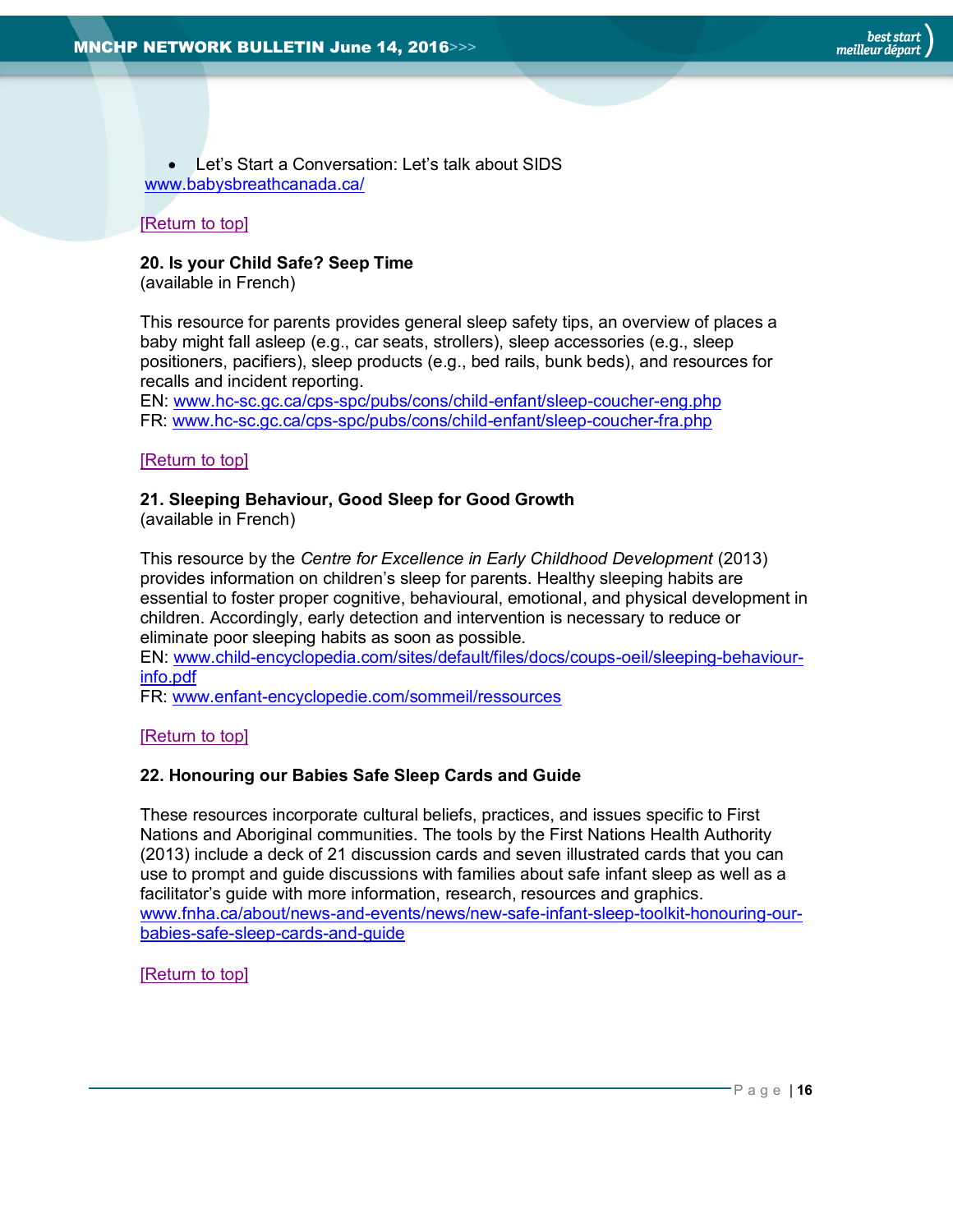# <span id="page-16-0"></span>V. FEATURED BEST START RESOURCES

#### <span id="page-16-1"></span>**23. Sleep Well, Sleep Safe: A booklet for parents of infants from 0-12 months and for all who care for infants**

*Best Start Resource Centre, 2015* (available in French)

This booklet is for parents of infants from 0-12 months and for all who care for infants. It provides healthy sleep tips as well information on how to reduce the risks of Sudden Infant Death Syndrome (SIDS) and other sleep related causes of infant death. The resource is available in [print](http://www.beststart.org/cgi-bin/commerce.cgi?search=action&category=K00E&advanced=yes&sortkey=sku&sortorder=descending) and [PDF.](http://www.beststart.org/resources/hlthy_chld_dev/pdf/BSRC_Sleep_Well_resource_FNL_LR.pdf)

EN: [www.beststart.org/resources/hlthy\\_chld\\_dev/pdf/BSRC\\_Sleep\\_Well\\_resource\\_FNL\\_LR.](http://www.beststart.org/resources/hlthy_chld_dev/pdf/BSRC_Sleep_Well_resource_FNL_LR.pdf) [pdf](http://www.beststart.org/resources/hlthy_chld_dev/pdf/BSRC_Sleep_Well_resource_FNL_LR.pdf)

FR:

[www.meilleurdepart.org/resources/develop\\_enfants/pdf/BSRC\\_Sleep\\_Well\\_resource\\_F](http://www.meilleurdepart.org/resources/develop_enfants/pdf/BSRC_Sleep_Well_resource_FR_LR.pdf) [R\\_LR.pdf](http://www.meilleurdepart.org/resources/develop_enfants/pdf/BSRC_Sleep_Well_resource_FR_LR.pdf)

#### [\[Return to top\]](#page-0-0)

### <span id="page-16-2"></span>**24. Healthy and Safe Sleep Tips for Infants 0-12 Months - Did You Know?** *Best Start Resource Centre, 2015*

(available in French)

These tips for parents and caregivers of infants aged 0-12 months provide practical suggestions on healthy and safe sleep. The tips support the current recommendations on how to reduce the risks of Sudden Infant Death Syndrome (SIDS) and other sleeprelated causes of infant death. Topics include:

- The safest place for an infant to sleep
- Attachment and sleep
- Establishing routines
- Creating safe sleep environments
- Breastfeeding and SIDS
- Alcohol/drug misuse and SIDS
- Smoking and SIDS

EN: [en.beststart.org/resources-and-research/healthy-and-safe-sleep-tips-infants-0-12](http://en.beststart.org/resources-and-research/healthy-and-safe-sleep-tips-infants-0-12-months) [months](http://en.beststart.org/resources-and-research/healthy-and-safe-sleep-tips-infants-0-12-months)

FR: [fr.meilleurdepart.org/ressources/conseils-pour-des-habitudes-de-sommeil-saines](http://fr.meilleurdepart.org/ressources/conseils-pour-des-habitudes-de-sommeil-saines)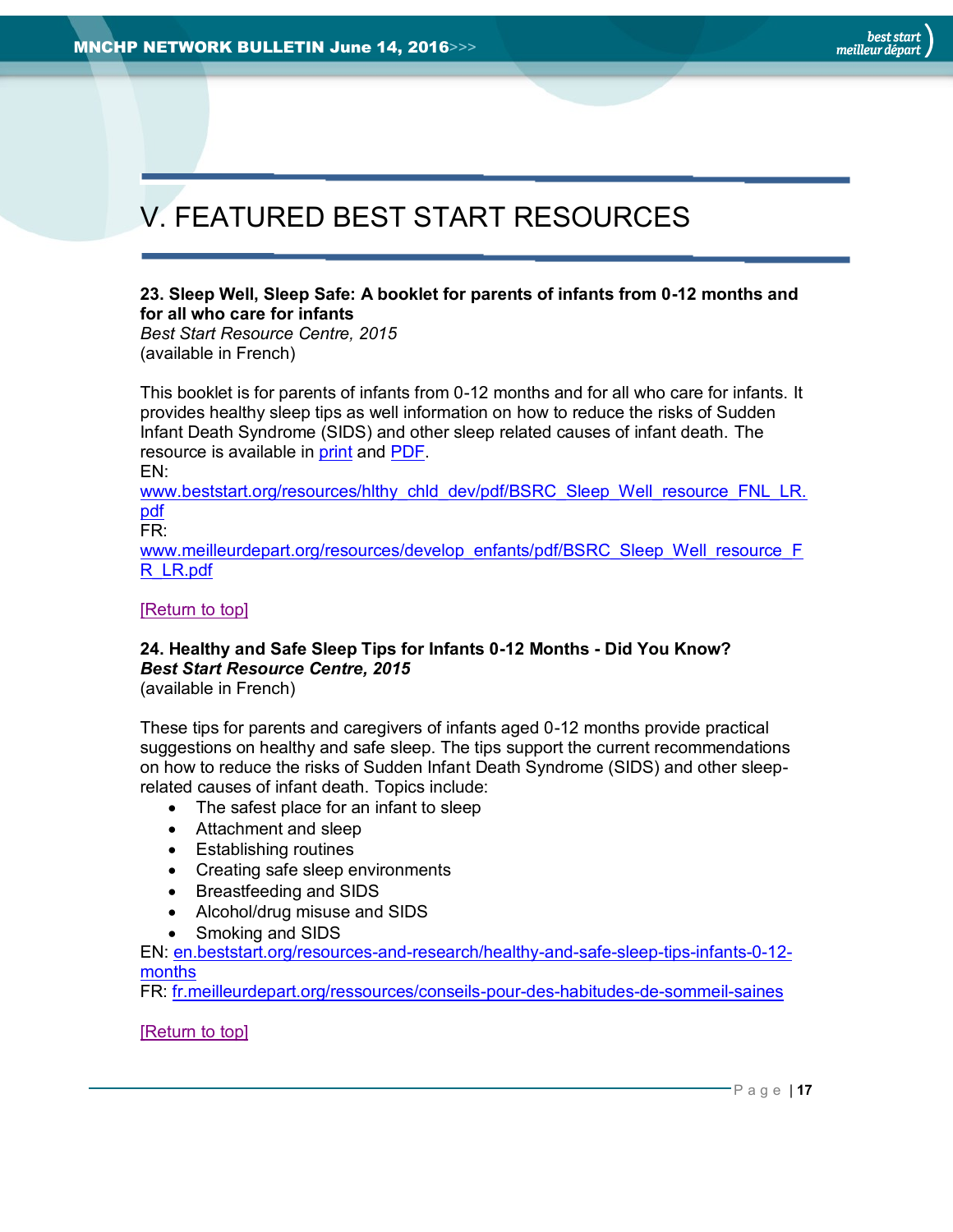#### <span id="page-17-1"></span>**25. Prenatal Education: Key Messages for Ontario**

Best Start Resource Centre, 2016 (available in French)

The Best Start Resource Centre launched a comprehensive prenatal education online resource at [www.ontarioprenataleducation.ca.](http://www.ontarioprenataleducation.ca/) This evidence-based online tool identifies universal key messages for service providers in Ontario to share with their clients related to preconception, prenatal, postpartum and newborn health, as well as the supporting evidence for each of these key messages. This tool is available in English and French and can be used to:

- Confirm key messages for specific topics.
- Confirm the evidence for key messages of specific topics.
- Confirm current guidelines and recommendations for specific topics.
- Guide the development or revision of prenatal education programming.
- Find relevant resources for clients.
- Find relevant resources to assist in the delivery of specific subject matter.

The key messages themselves have been written in plain language and are available in PDF printable format to share with families. The "How to Use the Contents" tab provides information on how to navigate the tool itself. The following sections contain information relevant to sleep:

- Newborn Safety: [www.ontarioprenataleducation.ca/newborn-safety/](http://www.ontarioprenataleducation.ca/newborn-safety/)
- Newborn Care: [www.ontarioprenataleducation.ca/newborn-care/](http://www.ontarioprenataleducation.ca/newborn-care/)

EN: [www.ontarioprenataleducation.ca](http://www.ontarioprenataleducation.ca/)

FR: [www.educationprenataleontario.ca](http://www.educationprenataleontario.ca/)

#### [\[Return to top\]](#page-0-0)

#### <span id="page-17-0"></span>About This Bulletin

*The Best Start Resource Centre thanks you for your interest in, and support of, our work. Best Start permits others to copy, distribute or reference the work for non-commercial purposes on condition that full credit is given. Because our MNCHP bulletins are designed to support local health promotion initiatives, we would appreciate knowing how this resource has supported, or been integrated into, your work [\(mnchp@healthnexus.ca\)](mailto:mnchp@healthnexus.ca). Please note that the Best Start Resource Centre does not endorse or recommend any events, resources, or publications mentioned in this bulletin.* 

**Information on the MNCHP Network:** Emai[l mnchp@healthnexus.ca](mailto:mnchp@healthnexus.ca) or visit <http://en.beststart.org/services/information-exchange> **To manage your subscription, unsubscribe from the listserv and access the MNCHP archives**: [lists.beststart.org/listinfo.cgi/mnchp-beststart.org](http://lists.beststart.org/listinfo.cgi/mnchp-beststart.org) **To submit items for MNCHP Bulletins**: Emai[l mnchp@healthnexus.ca](mailto:mnchp@healthnexus.ca)

Contact Us **Best Start Resource Centre**: [beststart.org/index\\_eng.html](http://beststart.org/index_eng.html) **Health Nexus**: [en.healthnexus.ca/](http://en.healthnexus.ca/) 180 Dundas W., Room 301, Toronto (Ontario) M5G 1Z8